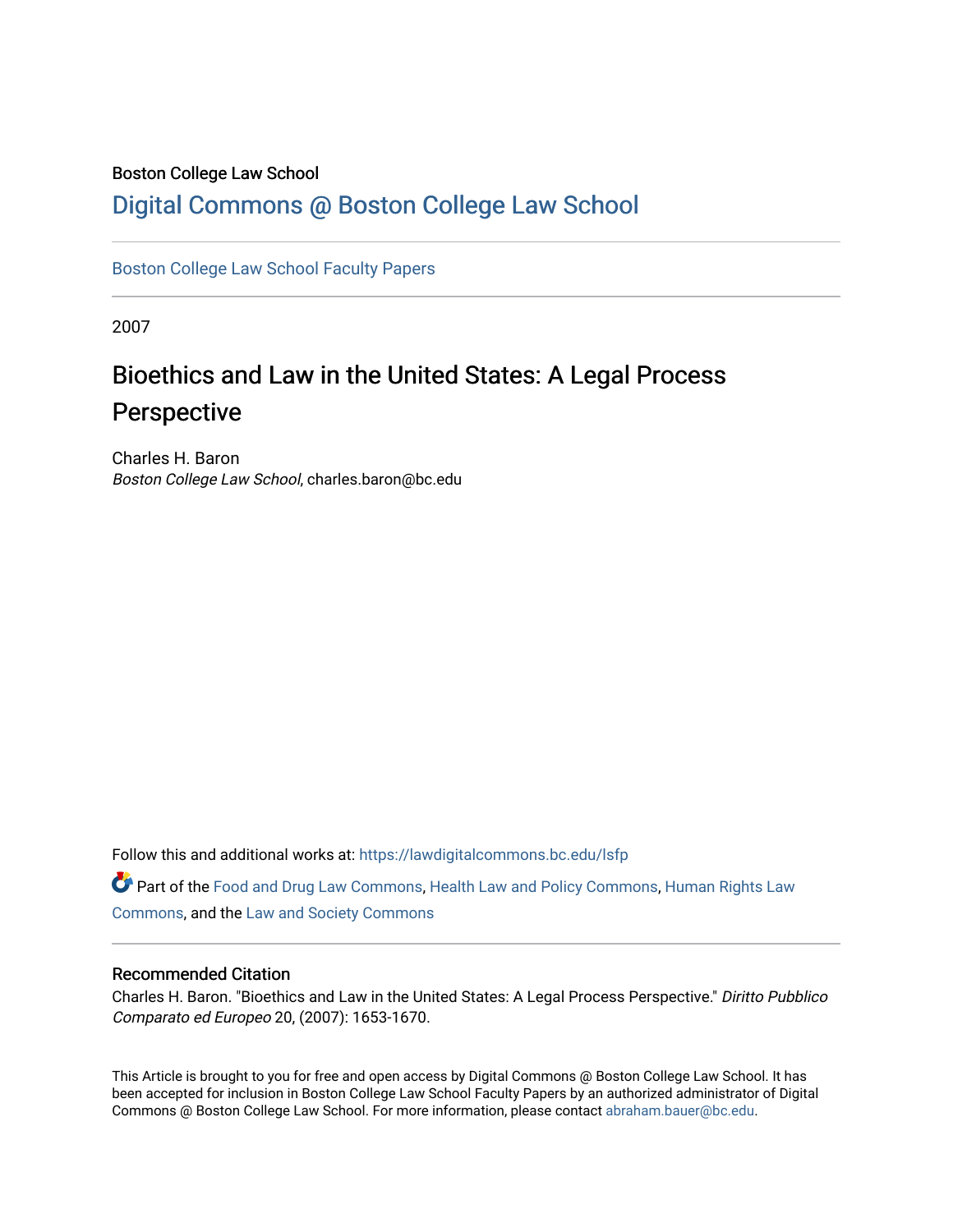#### **Bioethics and Law in the United States: A Legal Process Perspective**

Charles H. Baron

Professor of Law, Boston College Law School, USA

Abstract: An analytical exposition of the law regarding a patient's "right to die" as it has developed in the United States over the last 30 years provides an exemplar overview of the variety of legal mechanisms that American legal institutions can and do bring to bear to deal with the challenges posed by new developments in medicine and the biosciences. Opposing "pro-life" and "pro-choice" ideological and political forces have been channeled through the federal and state legislative, judicial, and executive branches, where the various legal actors have developed legal principles that so far provide patients with a right to refuse any form of lifeprolonging treatment while denying them (in all but one state) the right to physician-assisted suicide. The tension between these forces continues to exist, and the law is in a constant process of change.

# **1. Introduction**

 Over the last few decades, America has served in the avant-garde of the effort to develop new law to respond to the challenges presented by rapid advances in medicine and the life sciences. A meaningful substantive overview of all these developments cannot be provided in a short essay. First, the areas of challenge are numerous, cover a broad range, and are evergrowing. They include, but are not limited to, such issues as patients' rights, abortion, organ transplantation, fetal and embryonic research, stem cell research, genetic research and therapy, etc. Second, the legal system of the United States is multi-layered and complicated. Legal regulation may take the form of laws made by state and local governments as well as the federal government, and they may be issued not only by legislatures, but also by administrative agencies within the executive branch, and they may be developed by the state and federal judiciary who interpret state and federal constitutional provisions and apply principles of judge-made common law. Thus, I will provide here an overview of only one (and one of the earliest) of the areas of development of "Law and Bioethics" in the United States, in the hope that it will be valuable not only for its coverage of the substantive law in that area, but also for the aid it may offer as a key to understanding the way that the American legal process is able to respond to the challenges raised in all such areas.<sup>[1](#page-1-0)</sup>

In the last thirty years, a body of law has developed in the United States that establishes for American medical patients what has come to be called "the right to die." The high water mark of that development thus far was reached in the last decade of the Twentieth Century. In 1990, the United States Supreme Court rendered its opinion in *Cruzan v. Director, Missouri Department of Public Health,* in which it recognized a federal constitutionally based right of patients to refuse unwanted life-saving medical treatment - including artificial nutrition and

<span id="page-1-0"></span><sup>&</sup>lt;sup>1</sup> For a broader and more detailed, although somewhat outdated, treatment of this same subject, see Charles H. Baron, DROIT CONSTITUTIONNEL ET BIOÉTHIQUE: L'EXPÉRIENCE AMÉRICAINE (Economica 1997).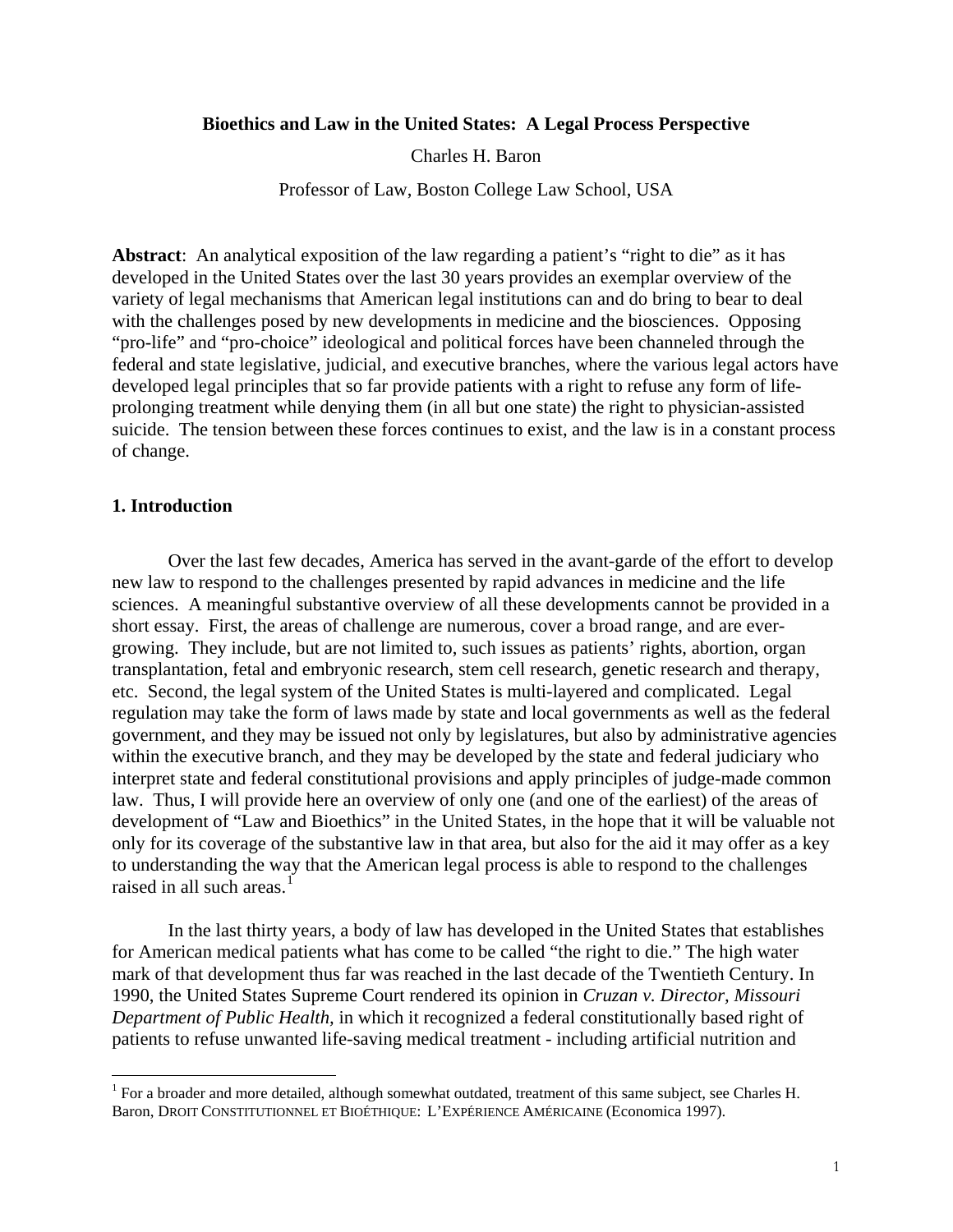hydration.<sup>[2](#page-2-0)</sup> In 1994 the voters of the state of Oregon passed by initiative process America's first (and still only) state law legalizing and regulating physician-assisted suicide.<sup>[3](#page-2-1)</sup> But today, the process of further development of the right to die seems to be stalled, and the law protecting this right is left at an awkward, unstable, and even dangerous stage. Beyond that, there are indications that some of the progress made in protecting patient autonomy in this area is in peril of being undone. "Pro-life" political forces are currently engaged, over a wide-range of issues of modern bioethics and medical ethics, in a reactionary effort to undo many of the legal trends of the last three decades and retard future development. In the larger context of current political tensions in the United States between protection of individual liberties and efforts to promote religious and moral conformity, it is unclear how the law will develop in the near future.

# **2. Judicial Development of "The Right to Die."**

 Tension between pro-life and pro-choice political forces in the United States has shaped development of "the right to die" from its beginning. The movement to improve the plight of terminally ill patients -- to prevent them from being forced by outdated laws to endure long periods of suffering and indignity as part of the dying process -- arose against the background of the effort to legalize abortion and of the U.S. Supreme Court's 1973 landmark decision in *Roe v.*  Wade.<sup>[4](#page-2-2)</sup> When the Supreme Court of New Jersey decided the first of the right-to-die cases, *In re Quinlan*,<sup>[5](#page-2-3)</sup> in 1976, it was no surprise that recognition of such a right would come first from the courts of the state rather than from its legislature or its executive branch. The decision in *Roe* had heightened the level of political activism of right-to-life groups across the country. Elected officials were predictably wary of the price they might pay at the polls for appearing weak on issues of respect for human life in all its forms. Thus, it was natural that Karen Quinlan's father should turn to the courts of his state to seek relief when his daughter's physicians -- fearing prosecution for homicide or assisting suicide -- refused to remove life-support from his 22 year old daughter, Karen, who had been determined to be in a permanent vegetative state. Judges in New Jersey, like federal judges and judges in many other American states, are appointed to the bench and do not stand for popular election. As a result, they are not as vulnerable as legislators to the threat of political retribution. Moreover, the courts offered other advantages over the legislature as institutions for modifying the law to accommodate the pressures on society created by progress in medicine and biotechnology. Although, common law judges clearly "make law," the tradition is for them to do so by incorporating values from, and building incrementally upon, judicial precedents established in earlier cases. And, in deciding the cases before them, they are expected to write opinions that explain their decisions in a fashion that limits, as much as possible, the rule justifying the result to only what is necessary to reach the decision on the facts of the particular case. Unlike legislators, they need not draft laws in broad, sweeping form and in a fashion which anticipates and accommodates all possible exceptions. They can make law tentatively. They can establish a rule in one case; broaden the rule in a later case if it is determined to have been fashioned too narrowly, limit it if it was stated too broadly, or overrule it altogether if the court concludes it to have been a mistake. In all of this, they are able to draw

<span id="page-2-0"></span><sup>&</sup>lt;sup>2</sup> 497 U.S. 261 (1990).

<span id="page-2-1"></span><sup>&</sup>lt;sup>3</sup> Oregon Death with Dignity Act.

<span id="page-2-2"></span> $4410$  U.S. 113 (1973).

<span id="page-2-3"></span><sup>5</sup> 355 A.2d 647 (N.J. 1976).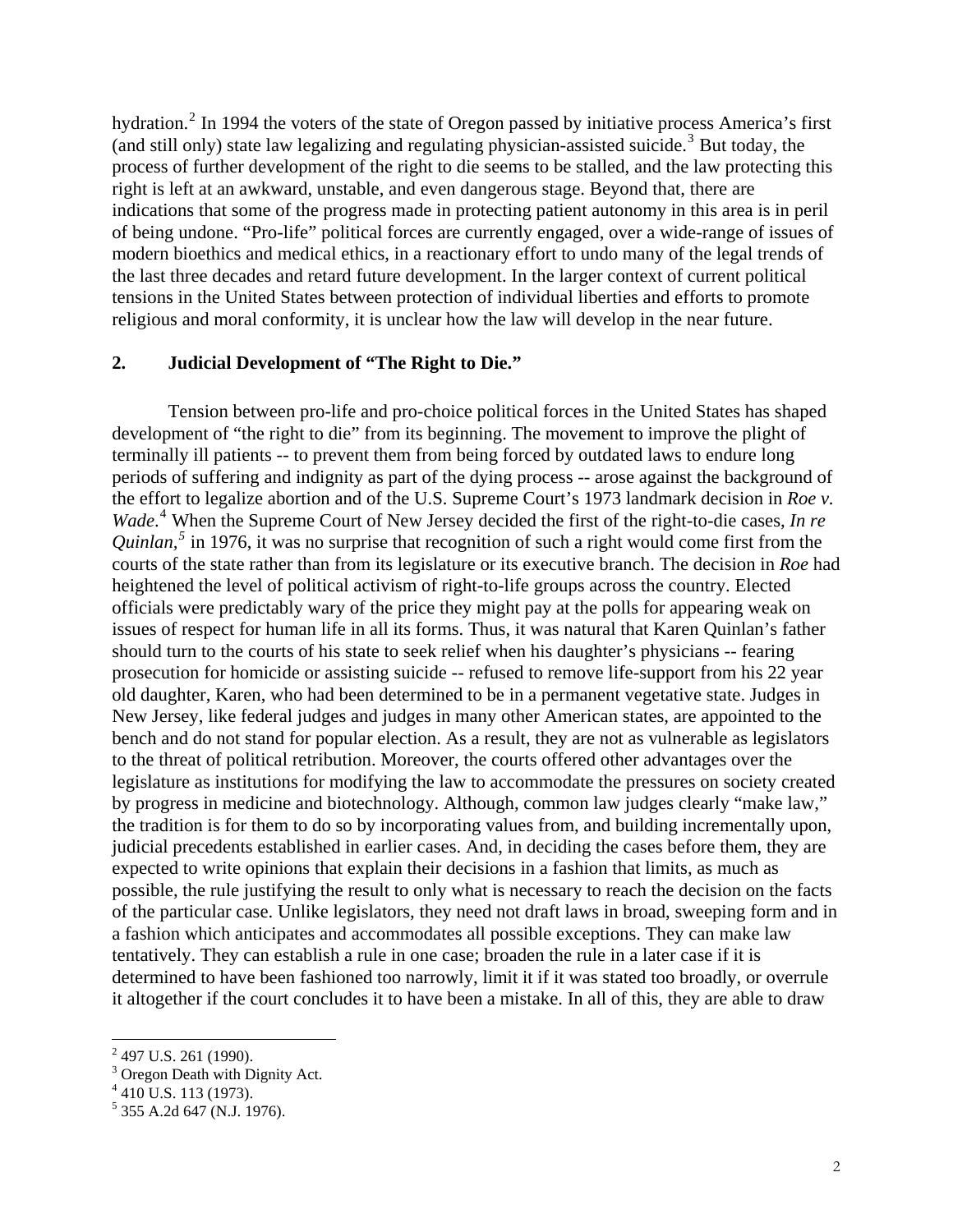on the work of sister courts, state and federal, employing decisions of other jurisdictions as "persuasive authority," building upon them by accepting what seems reasonable and modifying or rejecting what does not. As I have pointed out in an earlier article on this subject, it was in just this fashion that American courts dealt with the challenges of new technology in the Nineteenth Century:

During the Nineteenth Century, when American society was challenged by the development of new technologies such as the railroad and the telegraph, it was the common law courts of the various states that crafted legal responses attempting to balance the various interests involved. The justices of the state supreme courts worked together in developing a new body of common law to govern these new technologies. They wrote opinions in which they claimed to be drawing their norms from basic values already recognized in past common law decisions in both America and England and to be applying those norms to the facts of the cases before them. The Supreme Judicial Court of Massachusetts was one of the leading courts in this effort. The Court's Chief Justice, Lemuel Shaw, came to be called "America's Greatest Magistrate" in recognition of his contribution to the framing of law in this area. But justices from many courts, building on each other's decisions, contributed to the establishment of these legal norms on a caseby-case basis. $<sup>6</sup>$  $<sup>6</sup>$  $<sup>6</sup>$ </sup>

 Beginning with the decision of the New Jersey court in *Quinlan*, American courts, in the last third of the Twentieth Century, engaged themselves in a cooperative effort to develop principles for providing patients with the power to control the timing and circumstances of their deaths. In *Quinlan*, the New Jersey court granted Karen's father the authority as her guardian to exercise what they found to be her constitutionally based right to refuse treatment under her medical circumstances. But, it is important to note that the decision did not rest upon recognition of an absolute right to refuse treatment. Indeed, as the New Jersey court notes in its opinion, recognition of such a right would have been inconsistent with decisions it had rendered only a decade before in which it had authorized physicians to force blood transfusions upon Jehovah's Witness patients who objected to such treatment on religious grounds.<sup>[7](#page-3-1)</sup> The court's holding in *Quinlan* was restricted to cases like Karen's where medical treatment offered no hope of being restored to a meaningful "quality of life." Her case was different from that of the Jehovah's Witnesses, said the court, in that the latter were "most importantly [patients] apparently salvable to long life and vibrant health; - a situation not at all like the present case."[8](#page-3-2) The driving factor in *Quinlan* appeared to be the fact that allowing a patient in a permanent vegetative state to die was the reasonable and humane thing to do. In the end, the court did not even require that Karen Quinlan's wishes be taken into consideration in deciding whether or not she should be removed from life support. Testimony that had been offered at trial of what she had told friends she would want if she were ever

<span id="page-3-0"></span><sup>6</sup> Charles H. Baron, Normativité et Biomédecine aux Etats-Unis, in Brigitte Feuillet-Le Mintier (ed.), NORMATIVITÉ ET BIOMÉDECINE at 13, (2003).

<span id="page-3-1"></span> $7$  Quinlan, 355 A.2d at 661-62.

<span id="page-3-2"></span><sup>8</sup> Id. at 663.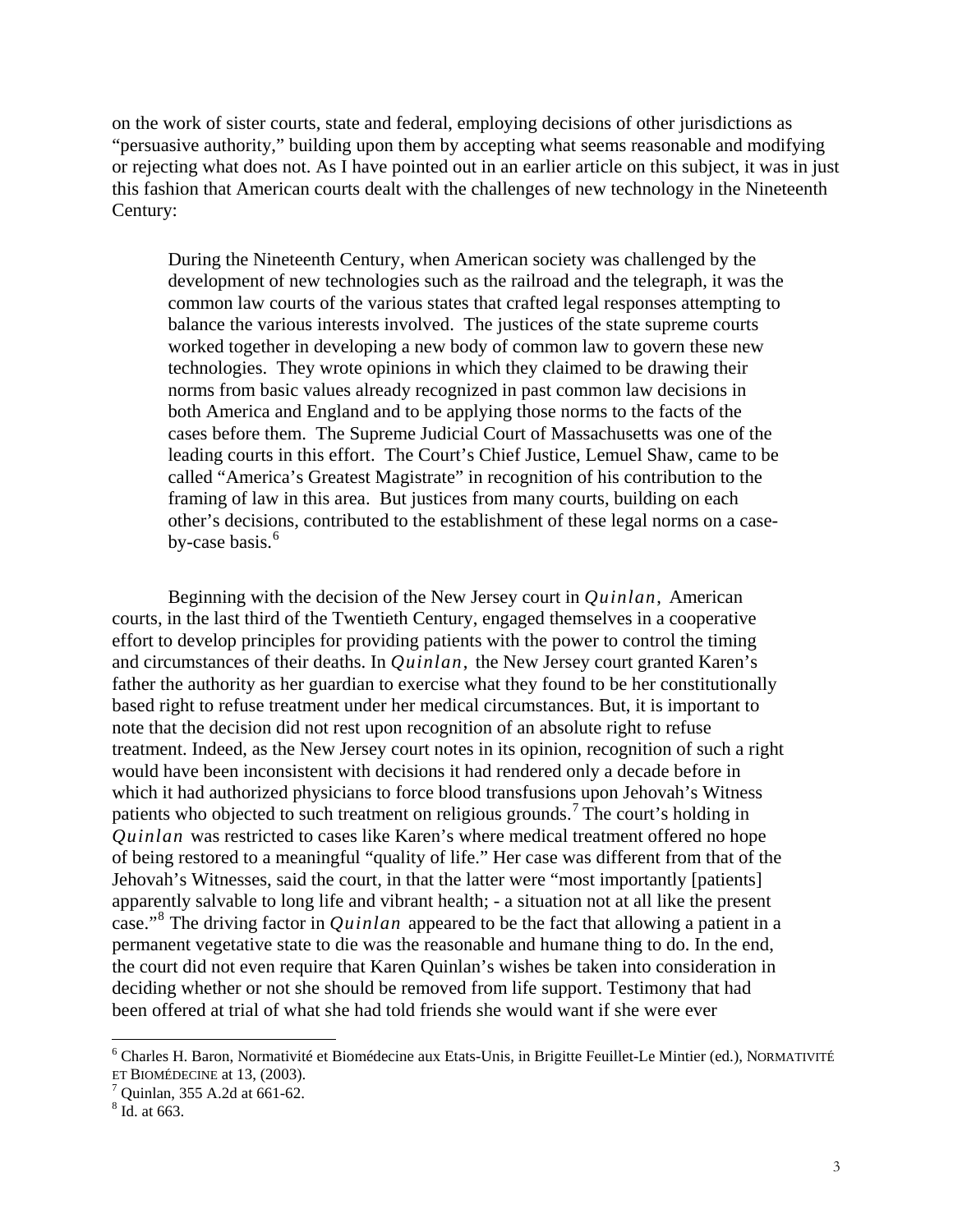permanently on life support was rejected by the court as being "without sufficient probative weight."<sup>[9](#page-4-0)</sup> Instead of attempting to establish Karen's wishes, the court gave discretion to her physicians to decide whether or not life support should be withdrawn so long as that decision was agreed to by her guardian, her family, and a hospital ethics committee.

 *Quinlan*, in many ways, represented an effort on the part of the medical profession to take back a freedom from regulation it had enjoyed prior to the advent of modern hightechnology medicine. When patients died at home, under the care of family physicians, and in a context that did not afford seemingly unlimited options for prolonging life, attending physicians regularly made decisions for patients and families that "enough was enough." But by the 1960's and 1970's, hospital staff was being confronted with the need to make increasingly stark life and death decisions in a frighteningly public environment. The very recent history of legal treatment of abortion decision-making was not such as to inspire confidence that doctors could consider themselves immune from legal prosecution. In the wake of the Thalidomide abortion controversy in the United States, professional practices regarding abortion had come under public scrutiny and legal control had been tightened in many jurisdictions. The solution to this problem had come with the decision in *Roe* in 1973. On the basis of a "right to privacy" it had previously found in the Due Process Clause of the Fourteenth Amendment to the United States Constitution,<sup>[10](#page-4-1)</sup> the *Roe* Court had delegated to the pregnant woman's attending physician almost all aspects of the determination of whether or not an abortion could be performed.

 In *Quinlan,* the New Jersey Supreme Court essentially followed the lead of *Roe.* Where *Roe* had used the federal constitutional right to privacy to protect professional autonomy at the beginning of life, *Quinlan* used that right (and a right to privacy that the court found in the New Jersey Constitution as well) to protect professional autonomy at the end of life. Because the patient was in a permanent vegetative state, and there was no reasonable chance that medical treatment could restore her to a higher "quality of life," the patient's right to life was outweighed by her right to privacy. Thus, her physician could lawfully hasten her death by removing her from her ventilator so long as this was agreed to by her guardian, her family, and an appropriate hospital ethics committee.

 In 1977, the year following *Quinlan,* the Supreme Judicial Court of Massachusetts rendered a decision in a case that was very like *Quinlan* in many ways but unlike it in significant respects as well, and the Massachusetts court extended the principles of *Quinlan* in some ways and restricted them in others. The case was *Saikewicz v. Superintendent of Belchertown State Hospital.*<sup>[11](#page-4-2)</sup> It was brought by physicians at a state hospital for the mentally retarded who were seeking permission to withhold chemotherapy treatment from a 67 year old, profoundly mentally retarded inmate who was terminally ill with cancer. Without chemotherapy, the patient would die of his cancer within weeks or months. With the treatment, the patient might live for as much as a year, but at the cost of the serious side effects of chemotherapy. A decision to treat him was complicated by the fact that his profound state of mental retardation would prevent him from

<span id="page-4-0"></span><sup>&</sup>lt;sup>9</sup> Id. at 664.

<span id="page-4-1"></span> $10^{10}$  See Griswold v. Connecticut, 381 U.S. 479 (1965).

<span id="page-4-2"></span> $11$  370 N.E.2d 417 (Mass. 1977).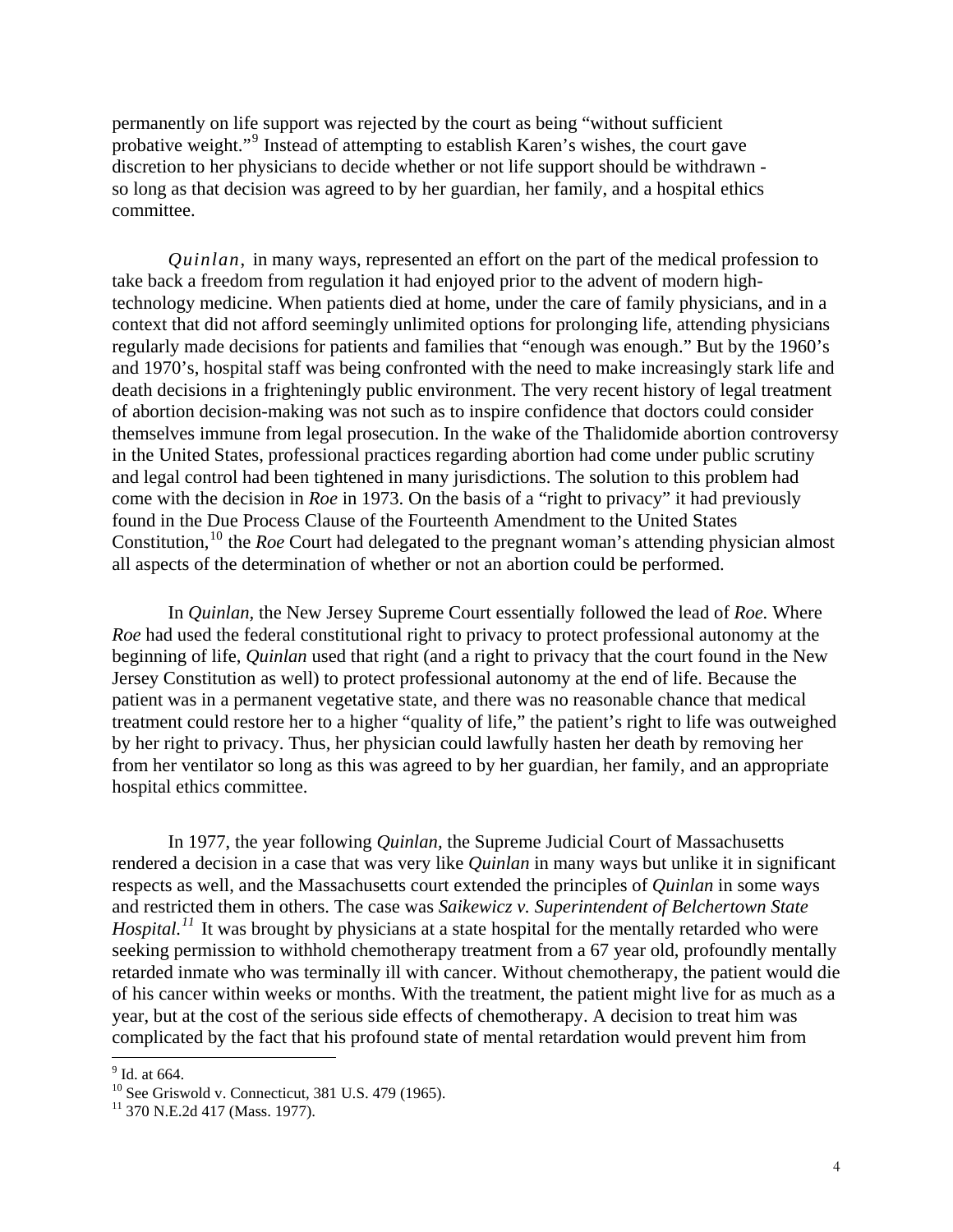understanding why he was being subjected to the discomforts of chemotherapy. It would also prevent him from enjoying the sense of hope that a competent patient might obtain from the sense that every effort was being made to defeat the disease.

 The Massachusetts court, like the New Jersey court in *Quinlan,* provided the physicians with legal permission to withhold treatment. Like the *Quinlan* court, the *Saikewicz* court based its decision on the right to privacy (which it, like the New Jersey court, found in its state constitution as well as in the federal constitution), and it held that this right outweighed interests in preserving life in circumstances, like those in the case before it, where treatment could not significantly improve the patient's "quality of life." Thus, *Saikewicz* followed *Quinlan* and even extended its holding to apply to patients who were being treated for a terminal illness -- not just to patients in a permanent vegetative state. However, in other important respects, *Saikewicz*  represented a significant break from *Quinlan.* Rather than empowering physicians to make decisions for incompetent patients (so long as the patient's guardian, family members, and a hospital ethics committee agreed), the court held that physicians were bound to follow the wishes of the patient. The "informed consent" or "informed refusal" of the patient, and not professional discretion, were to govern. And where the power to consent or refuse could not be exercised by a patient because of mental incompetency, physicians looking for legal protection would be required to ask a court to decide what the patient would want for himself. "We do not view the judicial resolution of [the question] whether potentially life-prolonging treatment should be withheld from a person incapable of making his own decision [as] a 'gratuitous encroachment' on the domain of medical expertise," said the court. "Rather, such questions of life and death seem to us to require the process of detached but passionate investigation and decision that forms the ideal on which the judicial branch of government was created. Achieving this ideal is our responsibility and that of the lower court, and is not to be entrusted to any other group purporting to represent the 'morality and conscience of our society' no matter how highly motivated or impressively constituted."<sup>[12](#page-5-0)</sup>

 Over the next decade, the courts of Massachusetts made good use of this mandate to further refine the "informed refusal" principles of *Saikewicz.* By the end of this process, patient autonomy would become the bedrock norm of "the right to die." But *Saikewicz*, like *Quinlan,*  had not itself recognized an absolute right of patients to refuse life-saving treatment. In *Saikewicz*, the court limited its holding to cases where treatment could be characterized as merely "life-prolonging," rather than "life-saving." The Massachusetts court claimed it was relying upon "a substantial distinction in the State's insistence that human life be saved where the affliction is curable, as opposed to the State interest where, as here, the issue is not whether but when, for how long, and at what cost to the individual that life may be briefly extended."<sup>[13](#page-5-1)</sup> In a series of cases decided from 1978 to 1980, the Massachusetts courts supplanted such "quality of life" factors with criteria based on the objective "intrusiveness" of the proposed treatment. Thus, in *Lane v. Candura*,<sup>[14](#page-5-2)</sup> a 77 year old woman was permitted to refuse a lifesaving amputation of her leg because "[t]he magnitude of the invasion proposed in this case is decisive in applying the balancing test."[15](#page-5-3) And in the cases of *Commissioner of Correction v. Myers*[16](#page-5-4)

<span id="page-5-4"></span> $12$  Id. at 435.

<span id="page-5-1"></span><span id="page-5-0"></span><sup>&</sup>lt;sup>13</sup> Saikewicz, 370 N.E.2d at 425-26.

<span id="page-5-2"></span><sup>14 376</sup> N.E.2d 1232 (Mass. App. Ct. 1978).

<span id="page-5-3"></span><sup>15</sup> Id. at 1233 n.2.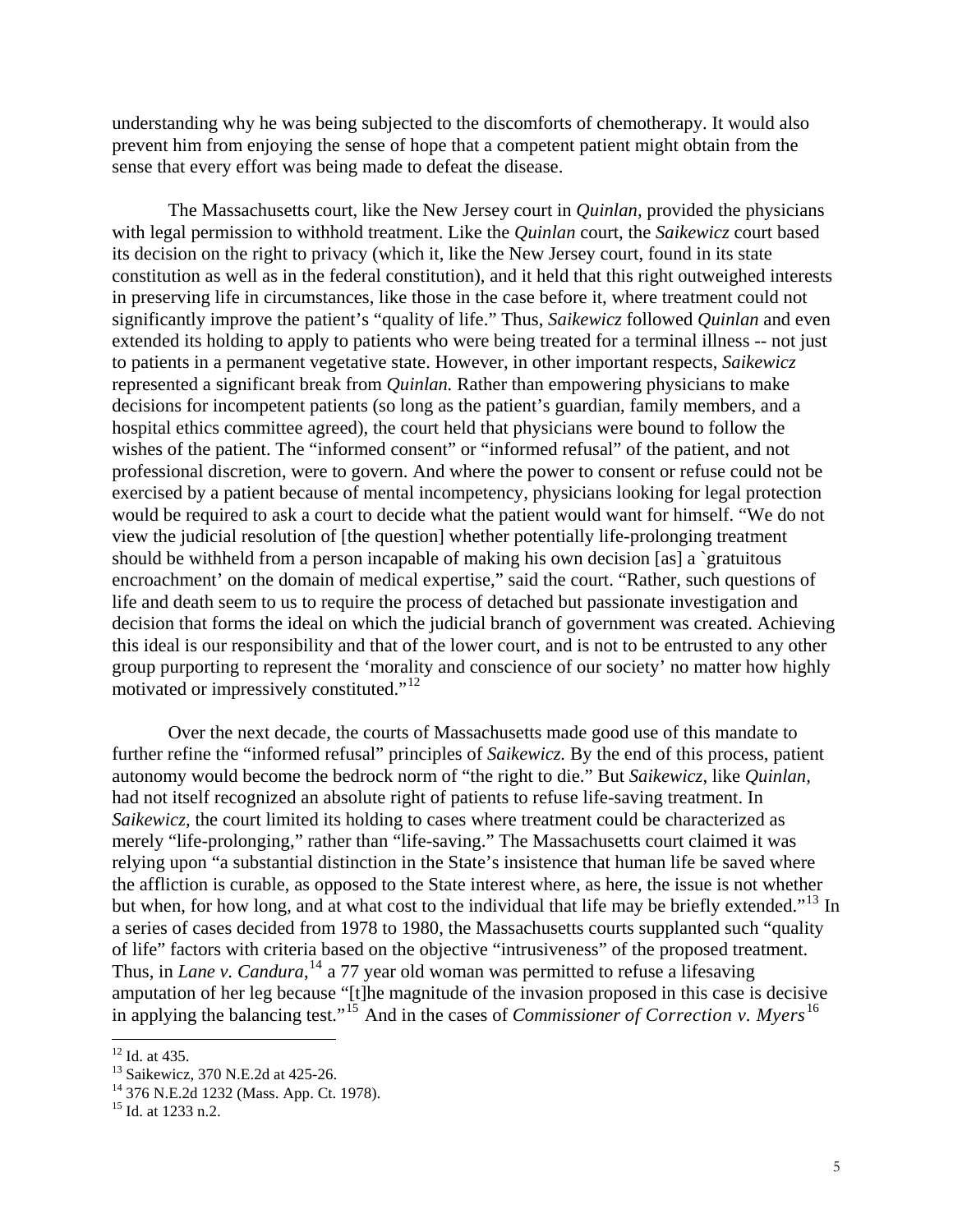and *In re Spring*, [17](#page-6-0) the Massachusetts Supreme Judicial Court decided that a patient could refuse life-saving kidney dialysis because such therapy was "intrusive." Although dialysis did not "require the sacrifice of a limb or entail substantial pain," said the Court, it was, nonetheless, "a relatively complex procedure, which requires considerable commitment and endurance from the patient who must undergo the treatment three times a week."<sup>[18](#page-6-1)</sup> Finally, in 1986, in *Brophy v*. *New England Sinai Hospital*, [19](#page-6-2) the court reached the conclusion that even proof of objective "intrusiveness" should no longer be required as a condition for the exercise of the right of "informed refusal." Mr. Brophy, a patient in a permanent vegetative state, had made very clear while mentally competent that, if he were ever forced to live on life support in an unconscious state, he would want someone to "just shoot me, pull the plug." To comply with his wishes, his family asked to have him removed from all life support - including artificial nutrition and hydration. The court granted the family's request despite the fact that Mr. Brophy was neither "terminally ill nor in danger of imminent death from any underlying illness" and despite the fact that nutrition and hydration might not be considered intrusive in any objective sense. It was enough, the court held, that Mr. Brophy would consider the treatment intrusive because it stood in the way of his dying with dignity.

 These developments in Massachusetts were being closely observed by courts in other states including those of New Jersey. When, in 1985, the New Jersey Supreme Court was faced with *In re Conroy[20](#page-6-3),* its first "right to die" case since *Quinlan*, the court adopted most of the principal points of doctrine that had been developed in the courts of Massachusetts. The patient in that case, Claire Conroy, was a mentally-incompetent eighty four year old nursing home patient who was being kept alive by, among other things, artificial nutrition and hydration. "She suffered from arteriosclerotic heart disease, hypertension, and diabetes mellitus; her left leg was gangrenous ... ; she had [bed sores] on her left foot, leg, and hip; an eye problem required irrigation; she ... could not control her bowels; she could not speak; and her ability to swallow was very limited."<sup>[21](#page-6-4)</sup> Believing that Ms. Conroy should be allowed to die, her guardian (who was also her nearest relative) applied to the courts for permission to have her removed from life support. Despite the fact that Ms. Conroy was not in a permanent vegetative state nor terminally ill, the court decided that she could be removed from life support if it could be proved that this is what she would have wanted if competent. The court admitted it had erred in *Quinlan* when it disregarded "evidence of statements Ms. Quinlan made to friends concerning artificial prolongation of the lives of others who were terminally ill."<sup>[22](#page-6-5)</sup> And it made clear that it was placing no objective limits on Ms. Conroy's right to refuse continued life support. "Ms. Conroy's right to self-determination," said the court, "would not be affected by her medical condition or prognosis."<sup>[23](#page-6-6)</sup> Indeed, said the court, "a young, generally healthy person, if competent, has the same right to decline life-saving medical treatment as a competent elderly person who is terminally ill."<sup>[24](#page-6-7)</sup>

<sup>16 399</sup> N.E.2d 452 (Mass. 1979).

<span id="page-6-0"></span><sup>17 405</sup> N.E.2d 115 (Mass. 1980).

<span id="page-6-1"></span><sup>18</sup> Myers, 399 N.E.2d at 457.

<span id="page-6-2"></span><sup>19 497</sup> N.E.2d 626 (Mass. 1986).

<span id="page-6-3"></span><sup>20 486</sup> A.2d 1209 (N.J. 1985).

<span id="page-6-4"></span><sup>21</sup> Id. at 1217.

<span id="page-6-5"></span> $22$  Id. at 1230.

<span id="page-6-6"></span> $23$  Id. at 1226.

<span id="page-6-7"></span> $24$  Id.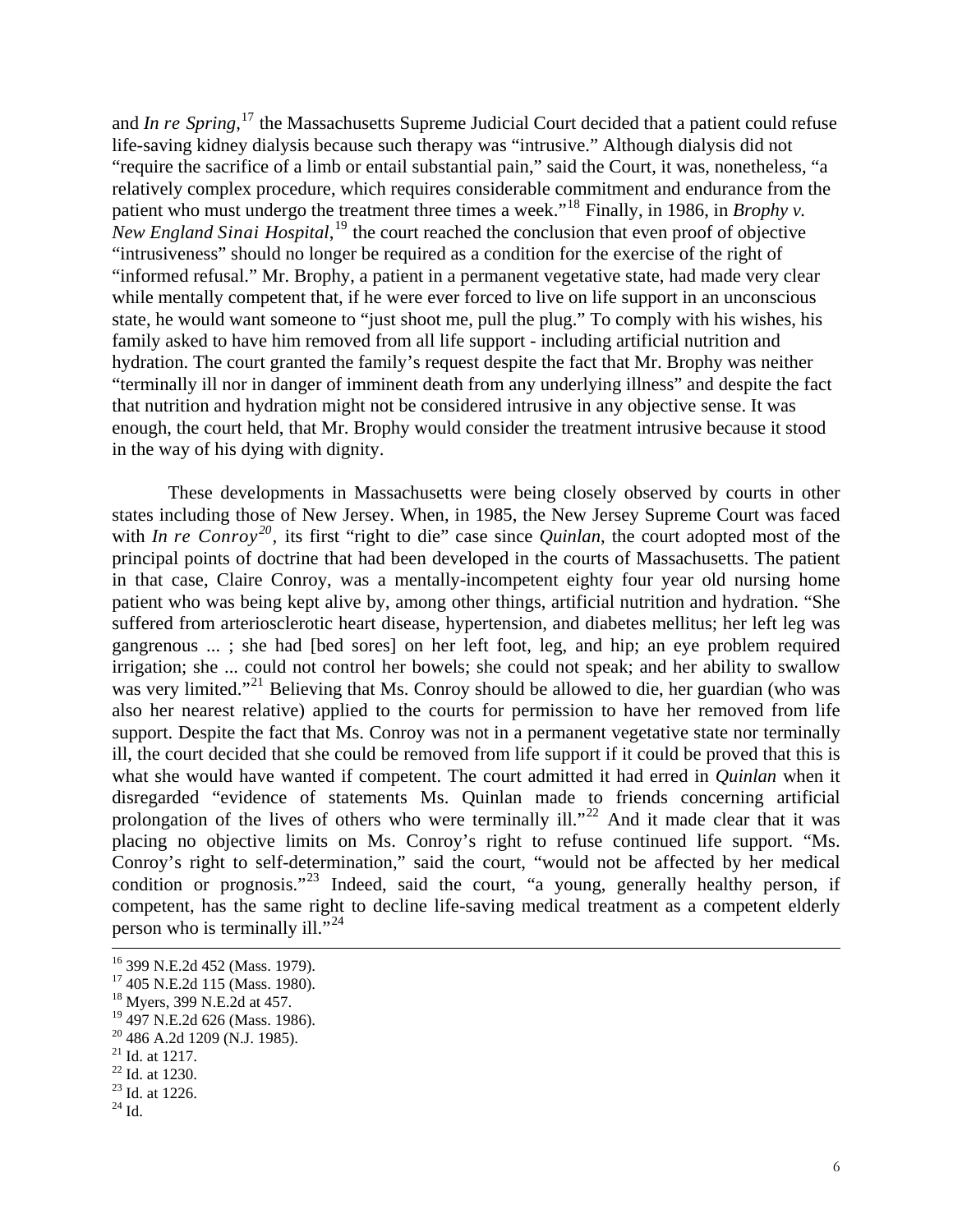By 1990, when the U.S. Supreme Court decided the narrow constitutional question presented to it in *Cruzan*,<sup>[25](#page-7-0)</sup> the Court could note that state supreme courts across the United States had made it the general law of the country that patients had a right to refuse any sort of medical treatment. By slow steps, on the facts of one case at a time, and by means of a cooperative dialogue, the courts had first recognized such a right only where the courts and the medical profession agreed that the decision seemed a reasonable one, but ended in protecting the autonomy of patients to make even choices that seemed "irrational." As a capstone to this development, in 1992, in the case of *In Re Hughes*, [26](#page-7-1) the New Jersey Supreme Court took the long-overdue step of making its earlier case law regarding Jehovah's Witnesses consistent with developments since Quinlan. In a decision that essentially overruled those earlier cases, the court stated: "[A] competent Jehovah's Witness or person holding like views has every right to refuse some or all medical treatment, even to the point of sacrificing life. .. Should a patient decide, with full knowledge of the potential situation, to refuse life-sustaining medical treatment and the patient communicates this decision via clear and convincing oral directives, actions or writings, the patient's desires should be carried out."<sup>[27](#page-7-2)</sup>

### **3. Legislative Procedures for Proxy Decision Making**

 $\overline{a}$ 

 While these legal developments were taking place in the courts of New Jersey and Massachusetts, there was, for many years, no action taken by the legislatures of those states. This was unfortunate. Although there are advantages to law-making by gradual judicial development of a body of precedent, there are, of course, advantages to law-making by legislatures. Such advantages are typically the correlatives of the advantages of law-making by courts. There are, for example, the obvious advantages of law-making by an elected body that can give the people what they want rather than what a court thinks they should want. There are the advantages of having general rules laid out in advance of the occurrence of problems so that the problems may be avoided. There are the advantages that stem from not having to justify law-making on the basis of principles of "reason" When law-making calls for the establishment of essentially arbitrary rules, e.g., rules of the road regarding right of way, speed limits, minimum requirements of age and competence for a driver's license, etc., the job cannot easily be performed by a court. And there are many other advantages as well. In *Conroy*, the New Jersey Supreme Court explicitly noted some of these advantages. "Perhaps it would be best," said the court, "if the Legislature formulated clear standards for resolving requests to terminate lifesustaining treatment for incompetent patients. As an elected body, the Legislature is better able than any other single institution to reflect the social values at stake. In addition, it has the

<span id="page-7-0"></span><sup>&</sup>lt;sup>25</sup> Cruzan v. Director Missouri Dep't of Public Health, 497 U.S. 261 (1990). The court's narrow holding in the case was that Missouri had not violated the U.S. Constitution by requiring proof of the wishes of a PVS patient at a level of "clear and convincing evidence" before artificial nutrition and hydration could be removed. 26 529 A.2d 404 (N.J. 1987).

<span id="page-7-2"></span><span id="page-7-1"></span> $27$  Id. at 1153. For a detailed discussion of the legal developments in the United States regarding Jehovah's Witnesses and blood transfusions, see Charles H. Baron, Blood Transfusions. Jehovah's Witnesses and the American Patients' Rights Movement, 3 JOURNAL OF CHINESE AND COMPARATIVE LAW 19 (2000)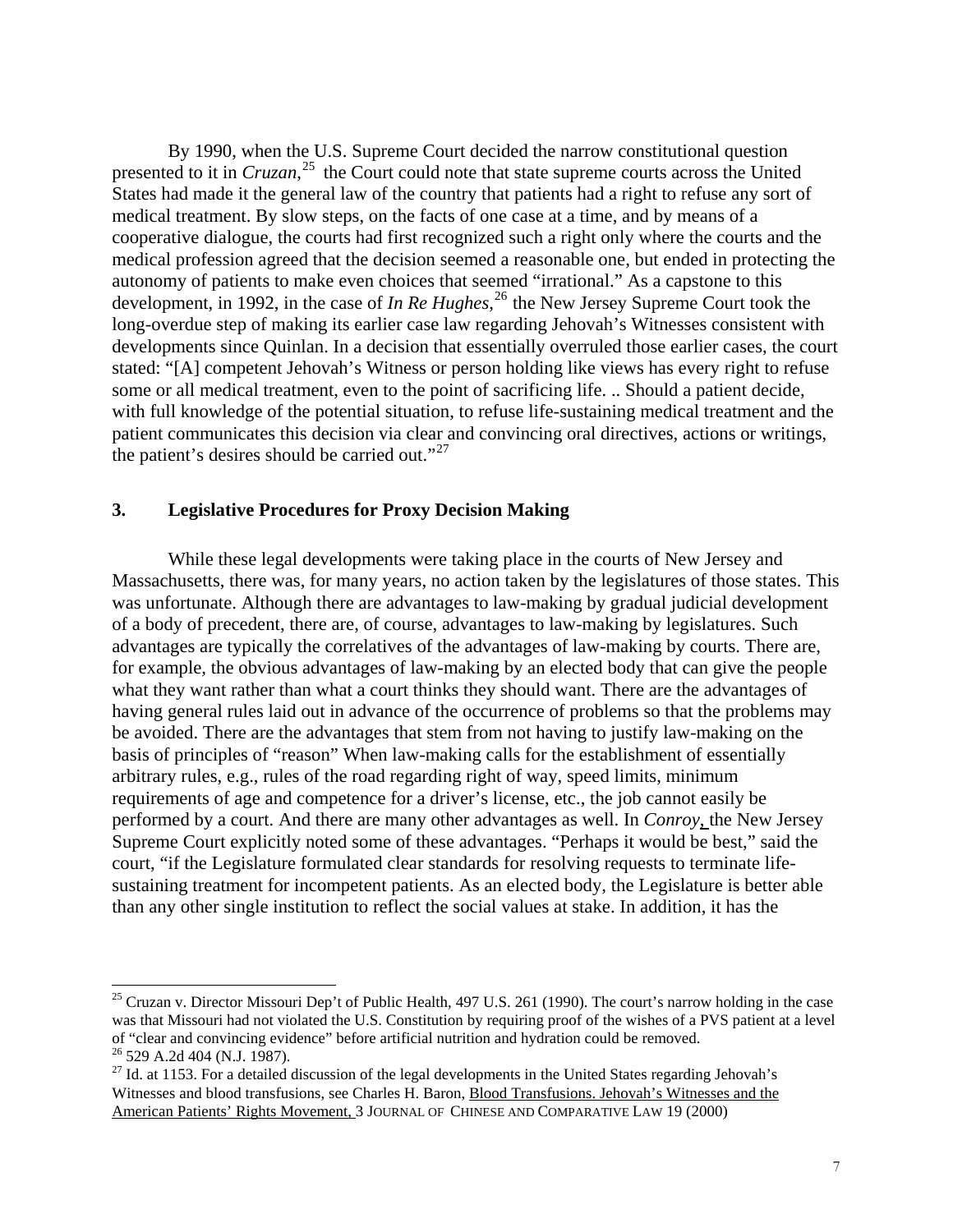resources and ability to synthesize vast quantities of data and opinions from a variety of fields and to formulate general guidelines that may be applicable to a broad range of situations.<sup>[28](#page-8-0)</sup>

 By 1987, in the face of a continuing absence of "right to die" legislation in New Jersey, the state court felt obliged to take steps that might have been better left to the legislature. In the case of *In re Peter*<sup>[29](#page-8-1)</sup> the court noted with regret the absence of legislation providing for the execution of a "living will" - "a written statement that specifically explains the patient's preferences about life-sustaining treatment."[30](#page-8-2) Many other states, the court observed, had passed statutes recognizing the validity of "living wills" and prescribing procedures for their execution. "Unfortunately," said the court, "the New Jersey Legislature has not enacted such a law."<sup>[31](#page-8-3)</sup> New Jersey also had not enacted a health care proxy law - a type of statute, passed in many other states, that enabled patients to appoint health care agents empowered to make life-sustaining treatment decisions if the patients became mentally-incompetent. Despite the lack of such statutory authority, Hilda Peter, the patient in the case before the court, had executed a document purporting to appoint a friend as her agent to make health care decisions for her. The court decided to grant legal validity to the document. It did so by providing a strained construction to New Jersey's general statute providing for the appointment of agents. "Although the statute does not specifically authorize conveyance of durable authority to make medical decisions," said the court, "it should be interpreted that way."<sup>[32](#page-8-4)</sup>

 But, the court continued to make clear that it would prefer that the legislature play its proper role in law-making. In an effort to encourage action from the state legislature, the New Jersey court gave evidence of backing away from its reliance upon the right to privacy as its principal basis for the "right to die." In 1985, in Conroy, the court held that the right to refuse artificial nutrition and hydration could be justified entirely upon common law principles of informed consent and refusal. There was no need, the court thought, to consider whether Ms. Conroy's rights were protected as well by the federal and state constitutions. In 1987, in *In re Farrell*,<sup>[33](#page-8-5)</sup> the court held that a patient's right to refuse treatment rested "primarily" on the common law. As a later court pointed out, these were decisions to "smooth the path for legislative action."[34](#page-8-6) American legislatures have the power to overrule common law, but they do not have the power to override constitutional rights. Massachusetts and some other states that had earlier relied upon the right to privacy followed the New Jersey lead.<sup>[35](#page-8-7)</sup> In 1991, the New Jersey legislature finally enacted legislation providing for "advance directives for health care."<sup>[36](#page-8-8)</sup> Earlier, the Massachusetts legislature had passed legislation providing for the appointment of "health care proxies."[37](#page-8-9) 1n doing so, the two state legislatures brought their jurisdictions in step with the vast majority of American states. By 1994, 47 states had enacted some form of living

<span id="page-8-0"></span> $28$  Conroy, 486 A.2d at 1220-21 (footnote omitted).

<span id="page-8-1"></span><sup>29 529</sup> A.2d 419 (N.J. 1987).

<sup>30</sup> Id. at 426.

<span id="page-8-3"></span><span id="page-8-2"></span> $31$  Id.

<span id="page-8-4"></span> $32$  Id.

<span id="page-8-5"></span><sup>33 529</sup> A.2d 404 (N.J. 1987).

<span id="page-8-6"></span><sup>&</sup>lt;sup>34</sup> Hennessey v. Coastal Eagle Point Oil Co., 609 A.2d 11, 27 (NJ. 1992) (Pollock, J. concurring).

<span id="page-8-7"></span> $35$  See, for example, Norwood Hospital v. Munoz, 564 N.E.2d 1017 (Mass. 1991).

<span id="page-8-9"></span><span id="page-8-8"></span> $36$  Advance Directives for Health Care, NJ. STAT. ANN. §§ 26:2H-53 to -78 (West 1996).<br> $37$  HEALTH CARE PROXIES, MASS. GEN. LAWS ch. 201 D (1996).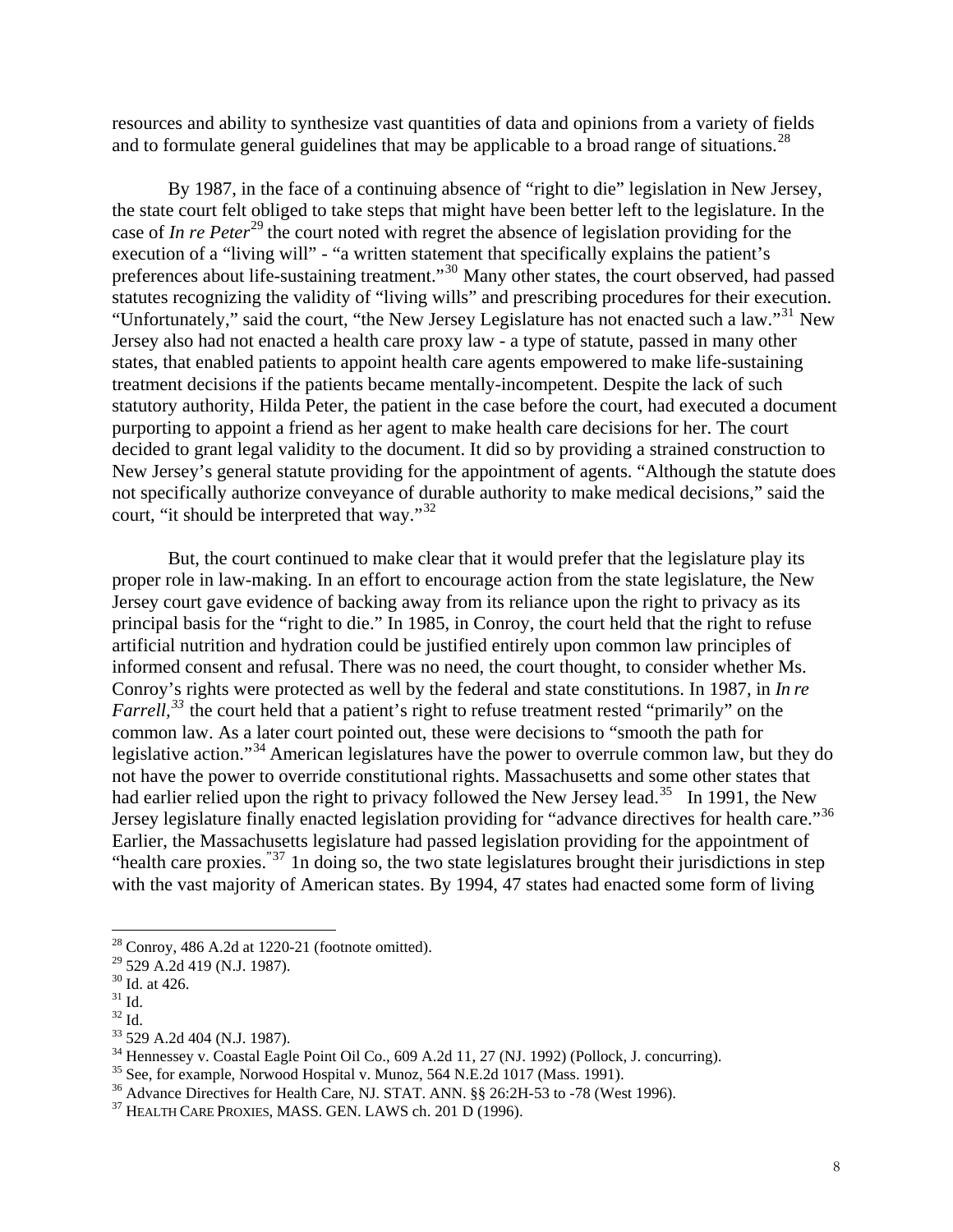will legislation,  $38$  and all but two states had passed some form of health care agency act.  $39$  These statutes achieved progress of a sort that is difficult to work out on a case-by-case, common law basis. They laid out clear and precise general procedures for establishing the validity of living wills and for appointing health care proxy decision-makers. And, to deal with situations where patients failed to take advantage of living will or health care proxy laws before becoming incompetent, a growing number of jurisdictions also began to warn patients that, failing a choice on their part, health care proxies would be selected for them on the basis of criteria chosen by the legislature. $40$ 

 Some of the state statutes went beyond merely prescribing procedures for formalizing expressions of patient will. In such instances, tension could be generated between the courts and legislatures of the states. For example, in *McConnell v. Beverly Enterprises*, [41](#page-9-3) the Supreme Court of Connecticut found itself confronted with a statute in which the legislature seemed clearly to have eliminated a patient's right to refuse artificial nutrition and hydration.<sup>[42](#page-9-4)</sup> Mrs. McConnell, the patient in the case before the court, was a fifty-seven year old woman who had worked as a nurse in emergency medicine up until the time of an accident that had rendered her comatose. On the basis of her professional experience, she had communicated to her friends and family her firm wish never to be kept on any sort of life support in the event of permanent incapacity. Despite the clear language of statute, all of the judges of the Connecticut court held that Mrs. McConnell had a right to have artificial nutrition and hydration stopped. At least one of the justices would have decided the case on the basis of either the right to privacy (which would have overridden the statute) or the common law (which he argued had not been explicitly supplanted by the statute). A majority of the justices felt obliged to decide the case under the statute, but they did so only after giving the statute a strained interpretation that would avoid questions regarding the statute's constitutionality. The court first noted how often it, like the Supreme Court of New Jersey, had called upon its state legislature to take action in this area of the law. "When the legislature has attempted to respond to this urgent request for statutory assistance, we have an obligation to pursue the applicability of statutory criteria before resorting to an exploration of residual common law rights, if any such rights indeed remain." The court then interpreted the statute to prohibit only cessation of spoon feeding and water provided by mouth. This interpretation, said the court, permitted a decision employing the statute and, at the same time, avoided the possibility that the statute might be found unconstitutional. Subsequently, the Connecticut legislature amended the language of the statute, not to overrule the McConnell decision, but rather to bring it into explicit conformity with the interpretation that the court had given it in that case.

# **4. Physician-Assisted Suicide and Active Euthanasia**

<span id="page-9-2"></span> $^{40}$  Id.

<span id="page-9-0"></span><sup>38</sup> Alan Meisel, THE RIGHT TO DIE § 11.12 (1989 & 1994 supp. No. 2).

<span id="page-9-1"></span><sup>&</sup>lt;sup>39</sup> Choice in Dying, 1991 REFUSAL OF TREATMENT LEGISLATION, Intro - 2 (1994 update).

<span id="page-9-3"></span><sup>41 553</sup> A.2d 596 (Conn. 1989).

<span id="page-9-4"></span><sup>&</sup>lt;sup>42</sup> CONN. GEN. STAT. ANN.  $\S$ § 19a-570 to -580d (West. Supp. 1977).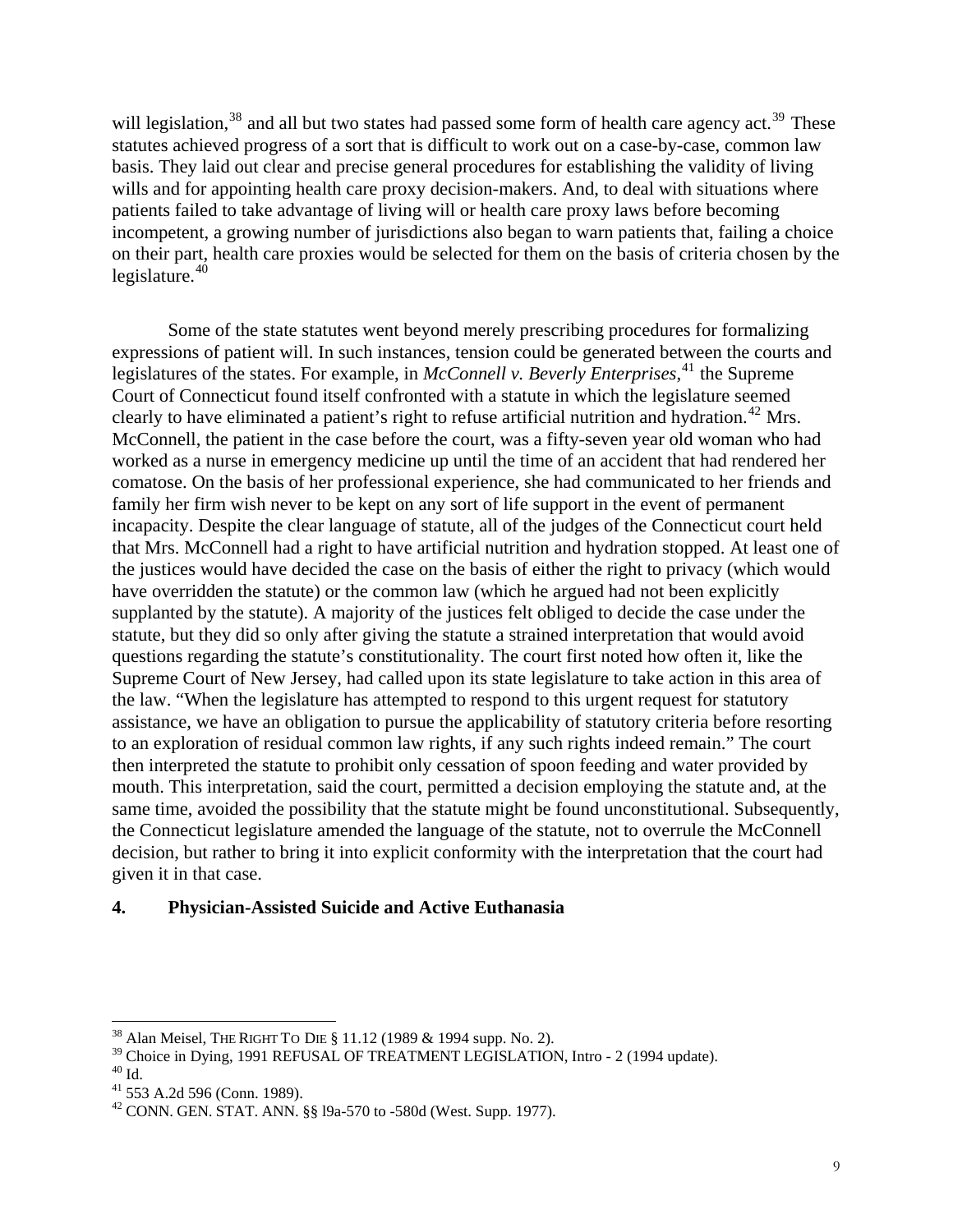Until 1986, all "right to die" decisions of the Massachusetts Supreme Judicial Court were unanimous. In that year, in *Brophy,* three of seven justices wrote dissenting opinions. One of the dissenting justices wrote:

[The trial judge in this case] found that "Brophy's decision, if he were competent to make it, would be primarily based upon the present quality of life possible for him, and would not be based upon the burdens imposed upon him by receiving food and water through a G tube, which burdens are relatively minimal." . . . Suicide is primarily a crime of commission, but can, and indeed must, also be conceived of as an act of omission at times. See In re Caulk, 125 N.H. 226, 228, 231-232, 480 A.2d 93 (1984) (suicide can be committed by starvation [or dehydration]). If nutrition and hydration are terminated, it is not the illness which causes the death but the decision (and act in accordance therewith) that the illness makes life not worth living. There is no rational distinction between suicide by deprivation of hydration or nutrition in or out of a medical setting - both are suicide. $43$ 

Unlike Jehovah's Witnesses refusing blood transfusions, Mr. Brophy had no objections to the form of treatment - there was nothing to indicate that he found artificial nutrition or hydration particularly horrific or that he would have refused them if there was hope of being restored to a normal, sapient existence. Unlike Mr. Saikewicz, Mr. Brophy had no objections to treatment because it was better to die sooner from a terminal disease by refusing burdensome treatment than to live a slightly longer life while suffering painful and disorienting side effects. Mr. Brophy's objections were based on the fact that he would rather be dead than continue subsisting in a meaningless and undignified state that imposed pointless costs on his family and society in general. As the Brophy dissenters pointed out (in terms that anticipated those Justice Scalia would use in his concurring opinion in *Cruzan*<sup>[44](#page-10-1)</sup>), it is impossible to differentiate this sort of "refusal of treatment" from physician-assisted suicide without a display of legal legerdemain and the use of legal fictions. Nonetheless, American courts have thus far resisted all efforts to have them take the next logical step and judicially extend the `right to die' to include requests by terminally ill patients for physician assistance in hastening death by prescribing lethal medication that patients can use to end their lives at a time and in circumstances of their own choosing.

 Three state appellate courts have so far ruled on this question under their state constitutions and the  $14<sup>th</sup>$  amendment to the U.S. Constitution. In 1997, in *Krischer v McIver*;<sup>[45](#page-10-2)</sup> the Florida Supreme Court overturned a lower court ruling that had held that a Florida statutory prohibition on assisting suicide violated the state's constitutional provision protecting a right to privacy to the extent that the statutory ban prevented a competent, suffering, terminally-ill patient from obtaining assistance in hastening death from a willing physician. In reversing the lower court, the Supreme Court based its decision on acceptance of a conventional distinction between "active" and "passive" means of hastening death – finding the latter, but not the former,

 $43$  Id. at 642-643.

<span id="page-10-1"></span><span id="page-10-0"></span> $^{44}$  497 U.S. 261, 292 (1990) (Scalia, J., concurring).

<span id="page-10-2"></span><sup>45 697</sup> So.2d 97 (Fla. 1997).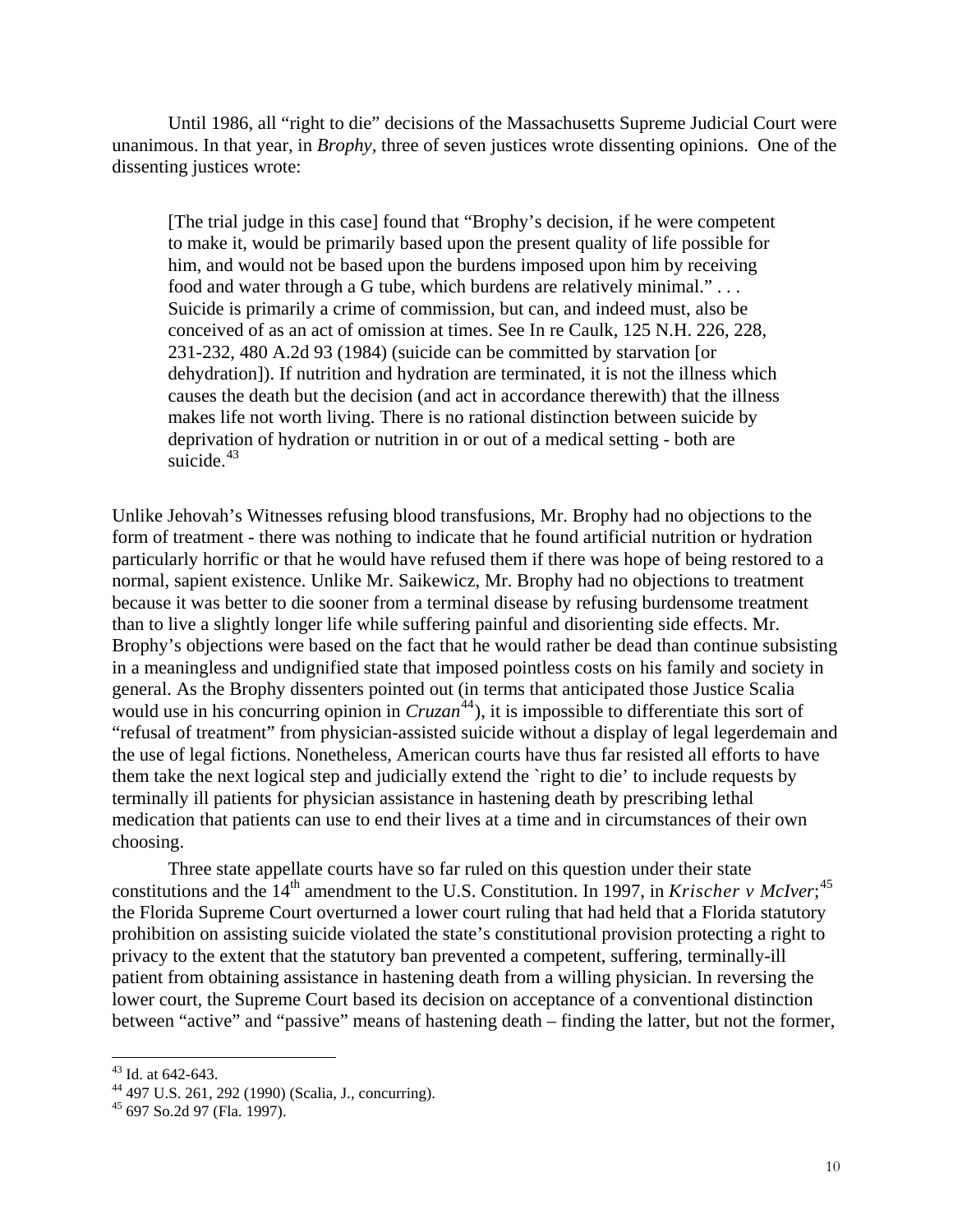to be constitutionally protected. The court expressed belief that clinging to the distinction was necessary to prevent a slide down a "slippery slope" to approving involuntary euthanasia and cited, as support for this, the conclusion of a 1994 New York Task Force on Life and the Law that proposed "a clear line for public policies and medical practice between forgoing medical interventions and assistance to commit suicide or euthanasia."[46](#page-11-0) In 2001, in *Sampson v. State,*[47](#page-11-1) the Supreme Court of Alaska also held statutory prohibitions on assisted suicide to be constitutional - even as applied to terminally ill patients seeking assistance from willing physicians. In that case, the court found that privacy rights explicitly guaranteed under the state constitution had been compromised, stating that "[t]o the extent that the . . . statute's general prohibition of suicide prevents terminally ill patients from seeking a physician's help in ending their lives, the provision substantially interferes with [patients'] general privacy and liberty interests, as guaranteed by the Alaska Constitution"[48](#page-11-2) However, the court concluded that the burden on such rights was justified by state interests in preventing abuses that might follow on approval of such "active" means of hastening death and, again, relied upon and reaffirmed the distinction between acts and omissions to act in causing death. In *People v. Kevorkian*, [49](#page-11-3) decided in 2001, the Michigan Court of Appeals rejected a physician's claim that state and federal constitutional provisions required reversal of his second degree murder conviction arising from his use of active measures to hasten the death of a consenting, terminally ill patient. Again, the court justified denying constitutional protection based on a concern that "expanding the right to privacy would begin, as the steps in the progression of defendant's argument supporting voluntary euthanasia clearly indicate, the slide down the slippery slope toward [involuntary] euthanasia."<sup>[50](#page-11-4)</sup>

 The U.S. Supreme Court weighed in on this matter in two companion cases in 1997. *Washington v. Glucksberg*<sup>[51](#page-11-5)</sup> was an appeal from a decision in which the U.S. Court of Appeals for the Ninth Circuit had declared Washington's statutory prohibition of assisted suicide (to the extent that it prohibited competent, terminally ill, suffering patients from obtaining medication that could be used to voluntarily hasten their deaths) to be unconstitutional under the Due Process clause of the Fourteenth Amendment. *Vacco v. Quill*<sup>[52](#page-11-6)</sup> was an appeal of a similar decision by the U.S. Court of Appeals for the Second Circuit invalidating a similar New York law, but under the Equal Protection clause of the Fourteenth Amendment. Both decisions were overturned in the Supreme Court by a 9 to 0 vote. The result was complicated by the fact that, in addition to Chief Justice Rehnquist's opinion for the court in the two cases, five justices, Stevens, O'Connor, Souter, Ginsburg, and Breyer wrote their own opinions. A majority of the justices seemed agreed that the court's decision in *Cruzan* was to be explained as not recognizing a fundamental right to die "deduced from abstract concepts of personal autonomy"[53](#page-11-7) but rather resting merely upon long-standing principles of bodily integrity protecting individuals from unconsented-to touching. Because statutes prohibiting physician-assisted suicide do not

<span id="page-11-0"></span><sup>&</sup>lt;sup>46</sup> New York State Task Force on Life & the Law, When Death is Sought: Assisted Suicide and Euthanasia in the Medical Context (1994).

<span id="page-11-1"></span><sup>47 31</sup> P.3d 88 (Alaska 2001).

<span id="page-11-2"></span><sup>48</sup> Id. at 95.

<span id="page-11-3"></span><sup>49 639</sup> N.W.2d 291 (Mich. App. 2001).

<span id="page-11-4"></span><sup>50</sup> Id. at 306.

<span id="page-11-5"></span><sup>51 521</sup> U.S. 702 (1997).

<span id="page-11-6"></span> $52$  521 U.S. 793 (1997).

<span id="page-11-7"></span><sup>53</sup> Id. at 719.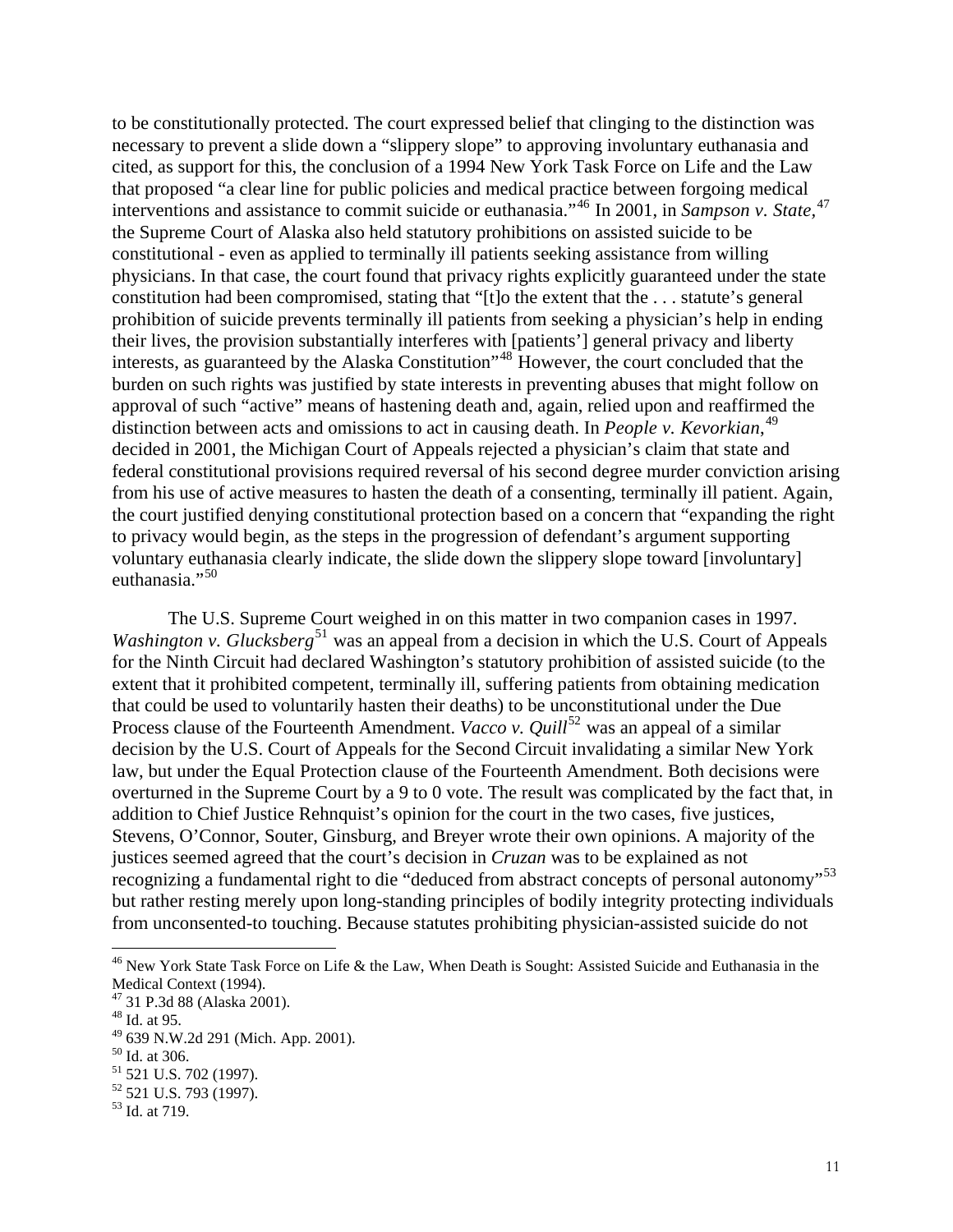impinge upon the right to be free from such touching, the court held that such statutes are to be subjected to less strict constitutional scrutiny than laws that force treatment on patients, and it found that those statutes could be justified by a number of rational state interests, including concern that suicidal patients might be clinically depressed, that vulnerable populations of patients might suffer pressure or discrimination from family members and medical personnel, and that allowing physician-assisted suicide might lead to the practice of involuntary euthanasia. In part, the court seemed to rest its decision on the belief that legalization of physician-assisted suicide was made unnecessary by the fact that adequate palliation of suffering was available to terminally ill patients, and the court seemed to give legal sanction to practices such as "terminal sedation" (medicating suffering patients into unconsciousness, after which artificial nutrition hydration might be terminated) and use of Catholic doctrine regarding the principle of "double effect" to justify injecting painkillers in amounts high enough to hasten the death of suffering patients so long as the intent of the doctor is merely to suppress pain.

# **5. Tensions and Dangers in the Current Doctrine**

 $\overline{a}$ 

 The reasoning of the decisions dealing with physician-assisted suicide do not bear close scrutiny. Under current law, positive acts, like switching off a ventilator, are treated as mere "omissions to act." Physicians' acts in hastening death with pain medication are considered not to be acts of homicide so long as the physician who prescribes the medication is thinking (while prescribing) that he or she is primarily trying to suppress pain and only incidentally shortening life. These conceptual oddities are defended as providing "bright line" distinctions between what is forbidden and what is permitted in ending the lives of terminally ill patients. But, there is little evidence that they work in practice. Even opponents of physician-assisted suicide admit the difficulty physicians presently have in understanding and applying current criteria for deciding what is lawful and what is not in hastening the death of patients.<sup>[54](#page-12-0)</sup> Moreover, experience over the years since *Quinlan* shows that grabbing at bright-line distinctions doesn't keep us from sliding down slippery slopes. *Quinlan's* recognition of the right of a patient in a permanent vegetative state to refuse (by proxy) an indefinite existence on a ventilator, for example, seems to be on the verge of becoming today's right of any competent patient to hasten death by refusing to eat or to drink.<sup>[55](#page-12-1)</sup> Advocates of a bright-line distinction are continually forced to look for new stopping points. Yale Kamisar, who used to argue that respect for human life would be unalterably undermined if laws regarding homicide and assisted suicide were interpreted to allow patients to refuse life-prolonging treatment, now argues only against allowing exceptions for physician-assisted suicide and active euthanasia.<sup>[56](#page-12-2)</sup>

<span id="page-12-0"></span><sup>54</sup> See, for example, Katherine Foley, "Compassionate Care, Not Assisted Suicide," in The Case against Assisted Suicide: For the Right to End-of-Life Care, edited by Katherine Foley and Herbert Hendin (Baltimore: Johns Hopkins University Press 2002), 293-309, 304.

<span id="page-12-1"></span><sup>55</sup> See Rob McStay, "Terminal Sedation, Palliative Care for Intractable Pain, Post Glucksberg and Quill," 29 American Journal of Law & Medicine 45 (2003).

<span id="page-12-2"></span><sup>&</sup>lt;sup>56</sup> Compare Yale Kamisar, "Some Non-Religious Views against Proposed 'Mercy-Killing' Legislation," 42 Minnesota Law Review 969, 977 (1958) with Yale Kamisar, "Rise and Fall of the 'Right' to Assisted Suicide," in The Case against Assisted Suicide: For the Right to End-of-Life Care, edited by Katherine Foley and Herbert Hendin (Baltimore: Johns Hopkins University Press 2002), 72-74.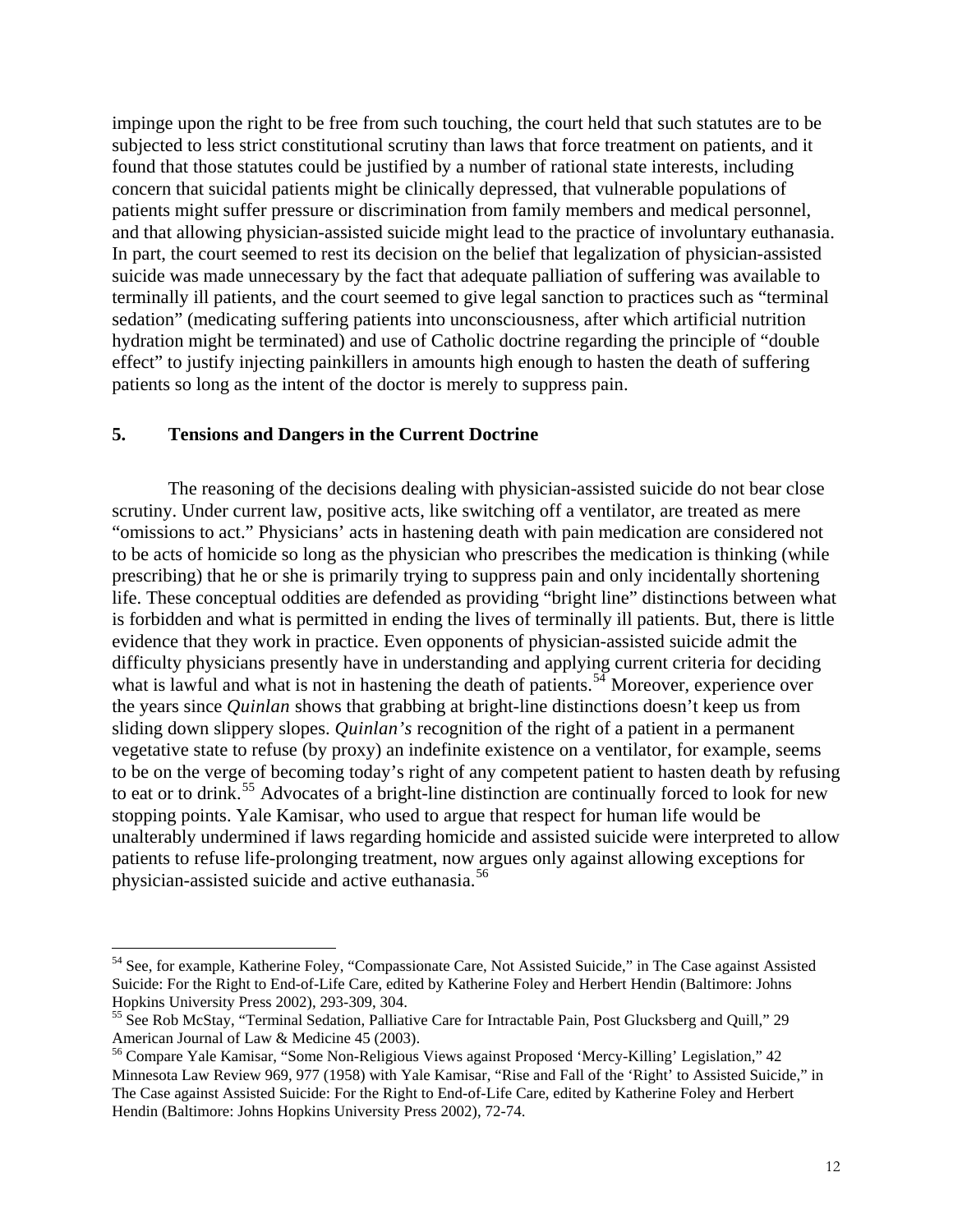Attempting to cling to bright-line distinctions does not seem to offer us much protection, and it comes at significant cost. Denying physician-assisted suicide as an option to terminally ill patients means enforced suffering for many patients. If hastening of death is available only to those who can obtain it through refusal of life-prolonging treatment, such as cardiopulmonary resuscitation or artificial ventilation, then patients who do not need such treatment are required to soldier on. Opponents of physician-assisted suicide warn that the price of too much compassion for a particular suffering, terminally ill patient may be abuse of other patients and a general undermining of respect for human life. These seem to be empirical claims-appeals to laws of cause and effect. However, it is sometimes hard to know exactly what is being predicted. That doctors or relatives will not fully understand how to use the criteria for determining when it is all right, and when not, to assist a suffering patient to end his life? That they will make mistakes in determining the relevant facts? That they will. cheat (out of self-interest, on the basis of prejudice, and the like)? Or is it a more global claim that the bonds of civilization will be generally cast aside once our society no longer enshrines as an absolute principle the sanctity of human life? Whatever the precise import of the claims, they are serious and deserve to be taken seriously. They were, of course, taken seriously by the U.S. courts that gradually fashioned what has become the right to refuse life-prolonging treatment. At each stage, the courts recognized that respect for the rights of individual suffering patients required more than merely giving in to fear of the unknown. Taking tentative steps, the courts promulgated substantive standards and procedural protections that were designed to mitigate the risk of slippery slope problems while freeing palliative care practitioners to act with greater respect for patient autonomy and increased compassion for the plight of the terminally ill.

 Would legalizing physician-assisted suicide make the risks any greater or more intractable? The patient who is considering a hastened death by refusal of life support is no less vulnerable to depression, coercion, prejudice, financial pressure, ineffective communication, mental incompetence, failure of adequate palliative care, impatience of medical personnel, or mistaken prognosis or diagnosis than the patient who is considering a hastened death by physician-assisted suicide. Indeed, as to some of these risks, legalization of refusal of treatment would seem more dangerous than legalization of physician-assisted suicide. Is a vulnerable patient more likely to succumb to a request that she commit suicide or to the statement, "You know, Mrs. Jones, maybe we've put you through enough. Maybe it's time to think of giving up?" Are impatient or prejudiced medical personnel more likely to be tempted to cut financial and emotional costs by means of physician-assisted suicide or by terminating life-prolonging treatment that they can claim has become "medically inappropriate?" Ironically, there may be less slippery-slope basis for denying patients the option of physician-assisted suicide than for denying them the right to refuse treatment. At the very least, there is no more.

 Despite the illegality of physician-assisted suicide and euthanasia, many American health care professionals admit to engaging in one or the other practice when they feel circumstances require it. Although the American Medical Association takes a public stand against physicianassisted suicide,  $5^{\frac{3}{7}}$  it seems opposed only to its legalization, not to its practice. Despite a number of articles reporting fairly widespread practice of physician-assisted suicide-some of them

<span id="page-13-0"></span><sup>&</sup>lt;sup>57</sup> P.R. Muskin, "The Request to Die: Role for a Psychodynamic Perspective on Physician-Assisted Suicide, 279 Journal of the American Medical Association 2099 (1997).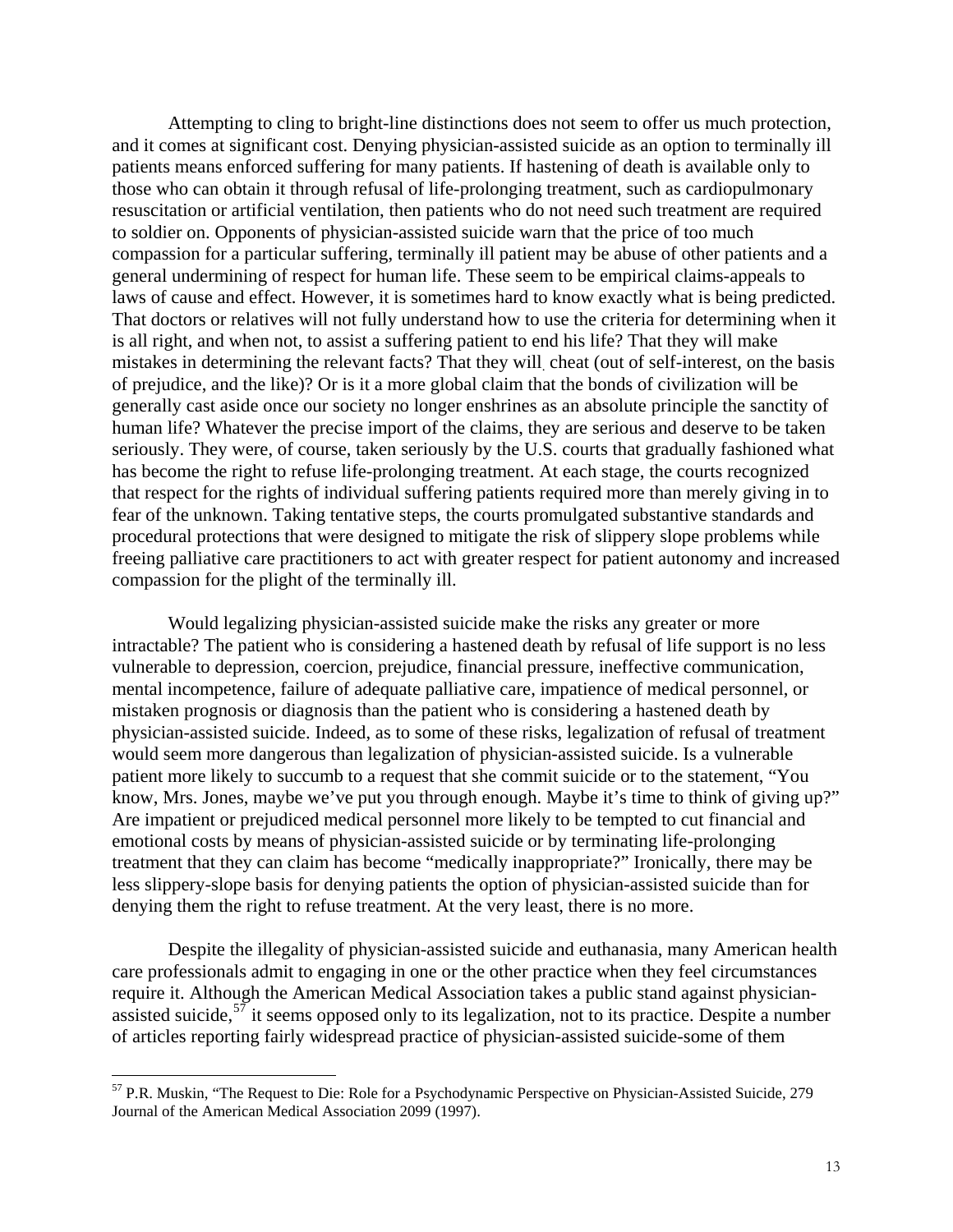published in the pages of its own journal<sup>[58](#page-14-0)</sup> -- the association has not taken steps to find out who these physicians are in order to have them disciplined Indeed, it has not even expressed shock to find that the practice is going on. Rather than being concerned with protecting society and patients from the evils of assisted suicide, the American Medical Association appears concerned to protect its members from the evils of legalization-the bad public relations or increased legal oversight that might result from an admission that doctors sometimes take positive steps to terminate the lives of suffering patients. Moreover, mercy killings by family members are regularly reported in the American press; many more most likely go unreported and undetected. Prosecutions are often dropped, grand juries do not indict, and trial juries acquit. When there are convictions, they are usually followed by light sentences. Overall, mercy killings receive increasingly lenient treatment. Judges and prosecutors express decreased willingness to pursue such cases because they view them more compassionately than they previously did and because of "lack of evidence, uncooperative family members, and juries' reluctance to convict defendants."<sup>[59](#page-14-1)</sup>

 Maintaining the present legal regime unduly heightens the risk of deadly mistakes and abuse in the treatment of terminally ill patients. In the face of increasing sympathy for the plight of suffering patients, the legal system largely looks the other way when physicians—and even family members—assist in suicide. Of course, persons providing assistance have to keep in mind that there is always the chance that they could be caught and punished, and some argue that the threat of punishment provides a check against abuse sufficient to ensure that assistance in suicide and euthanasia will be employed in only the most compelling and meritorious cases. In the 1970s some commentators similarly argued that the threat of criminal punishment was enough to regulate decisions to withdraw life-prolonging treatment from terminally ill patients.<sup>[60](#page-14-2)</sup> However, American medicine has wisely abandoned the "slow codes" and secret do not resuscitate orders of days gone by in favor of open procedures for permitting patients to die without undergoing last-ditch efforts at resuscitation. Post hoc criminal review is a very rough tool for regulating such sensitive decisions—especially when both the life of the patient and the freedom and reputation of the actor are at stake. Criminal review comes too late to rectify errors and at a time when patients can no longer be interviewed as to whether steps were taken on the basis of their competent, informed, and voluntary consent. Leaving regulation to the possibility of post hoc criminal review also discourages honest communication among health care professionals and between professionals and their patients.<sup>[61](#page-14-3)</sup> It inhibits helpful professional consultations and the development of medical protocols. Fear of open discussion creates the possibility that physician's orders or patient's wishes will be misread.[62](#page-14-4) Making matters worse, the chilling effect of post hoc criminal review extends beyond the realm of technically illegal practices such as physician-assisted suicide. Among other things, physicians' fear of appearing after the fact to

<span id="page-14-0"></span><sup>58</sup> A.L. Back, J.I. Wallace, H.E. Starks, and R.A. Pearlman, "Physician-Assisted Suicide and Euthanasia in Washington State: Patient Requests and Physician Responses," 275 Journal of the American Medical Association 919 (1996); S.H. Miles, "Physicians and Their Patients' Suicides," 271 Journal of the American Medical Association 1786 (1994).

<span id="page-14-1"></span><sup>59</sup> S.P. Freedberg, "Murder or Mercy?" St. Petersburg (Fla.) Times, January 31, 1999, A1.

<span id="page-14-2"></span><sup>60</sup> See, for example, R.A. Burt, "Conversations with Silent Patients," in Genetics and The Law II edited by A. Milunsky and G.J. Annas (New York: Plenum, 1980) at 159.

<span id="page-14-3"></span> $61$  See, Back, et al., footnote 59, above.

<span id="page-14-4"></span> $62$  D.A. Asch, "The Role of Critical Care Nurses in Euthanasia and Assisted Suicide," 334 New England Journal of Medicine 1374, 1376 (1996).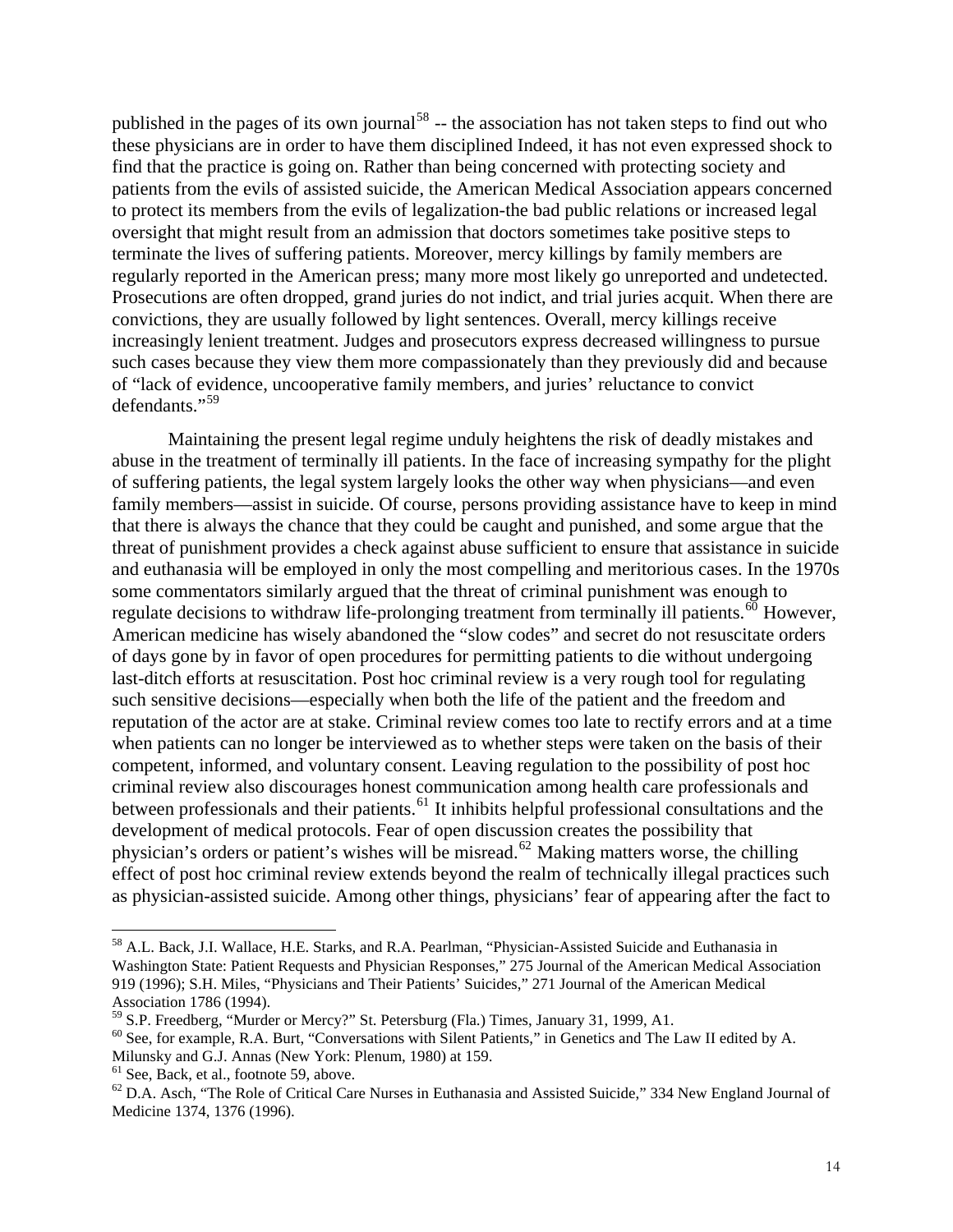have intentionally hastened a patient's death with morphine is a leading cause of undertreatment of pain in terminally ill patients.<sup>[63](#page-15-0)</sup>

 The risk of deadly mistakes and abuse in the treatment of terminally ill patients is exacerbated in yet another way by the current regime. In attempting to maintain a bright-line distinction between physician-assisted suicide and refusal of life-prolonging treatment, the regime does not treat decisions opting for the latter as seriously as it should. Decisions like that in the *Brophy* case - to refuse treatment because life is no longer worth living - raise the same issues of patient autonomy and compassion toward suffering patients that are raised by physician-assisted suicide, and they face all the same risks of abuse and mistake. Yet the present regime categorizes them as mere determinations to "let nature take its course."

#### **6. Statutory Responses to the Situation**

 The five justices who wrote individual opinions in *Glucksberg* all made clear that they were leaving the door open for a future case that might convince them that physician-assisted suicide should be constitutionally protected. Justices O'Connor, Ginsburg, and Breyer suggested that such a case might be one that established the unavailability of adequate treatment for palliation of the pain and suffering of the terminally ill. Justices Stevens and Souter argued more generally that new facts of other sorts relevant to the balancing of individual rights and state interests might lead them to reach a different result. Although Chief Justice Rehnquist responded to these opinions in a footnote <sup>[64](#page-15-1)</sup> that suggested it was possible that future facts could lead to a different result in specific cases, he concluded his opinion for the Court by saying: "There is no reason to think the democratic process will not strike the proper balance between the interests of terminally ill, mentally competent individuals who would seek to end their suffering and the state's interests in protecting those who might seek to end life mistakenly or under pressure. As the Court recognizes, states are presently undertaking extensive and serious evaluation of physician-assisted suicide and other related issues. In such circumstances, 'the . . . challenging task of crafting appropriate procedures for safeguarding . . . liberty interests is entrusted to the "laboratory" of the states in the first instance."<sup>[65](#page-15-2)</sup>

 The democratic process in the United States has, in fact, shown some slow progress in protecting the rights of terminally ill, mentally competent patients. But it has been more obviously the arena for a hard-fought ideological battle in which there have been steps backward as well as forward. Public opinion in the United States is increasingly favorable to allowing terminally ill patients the right to a physician-hastened death. In 1947, 54 percent of respondents to a Gallup poll answered "no" when asked, "When a person has a disease that cannot be cured, do you think doctors should be allowed by law to end a patient's life by some painless means if the patient and his family request it?" Another 9 percent said "don't know" and only 37 percent said "yes."<sup>[66](#page-15-3)</sup> However, by 1973, these percentages were nearly reversed. When asked the same question by Gallup in that year, 53 percent of respondents said "yes," 7 percent were undecided,

<span id="page-15-0"></span> $63$  Katherine Foley, "Compassionate Care, Not Assisted Suicide", footnote 55, above.

<span id="page-15-1"></span><sup>64 521</sup> U.S. 702, 734 n.24.

<sup>&</sup>lt;sup>65</sup> Id. 735-36.

<span id="page-15-3"></span><span id="page-15-2"></span><sup>66</sup> Gallup Poll, June 6-11, 1947, Gallup Organization.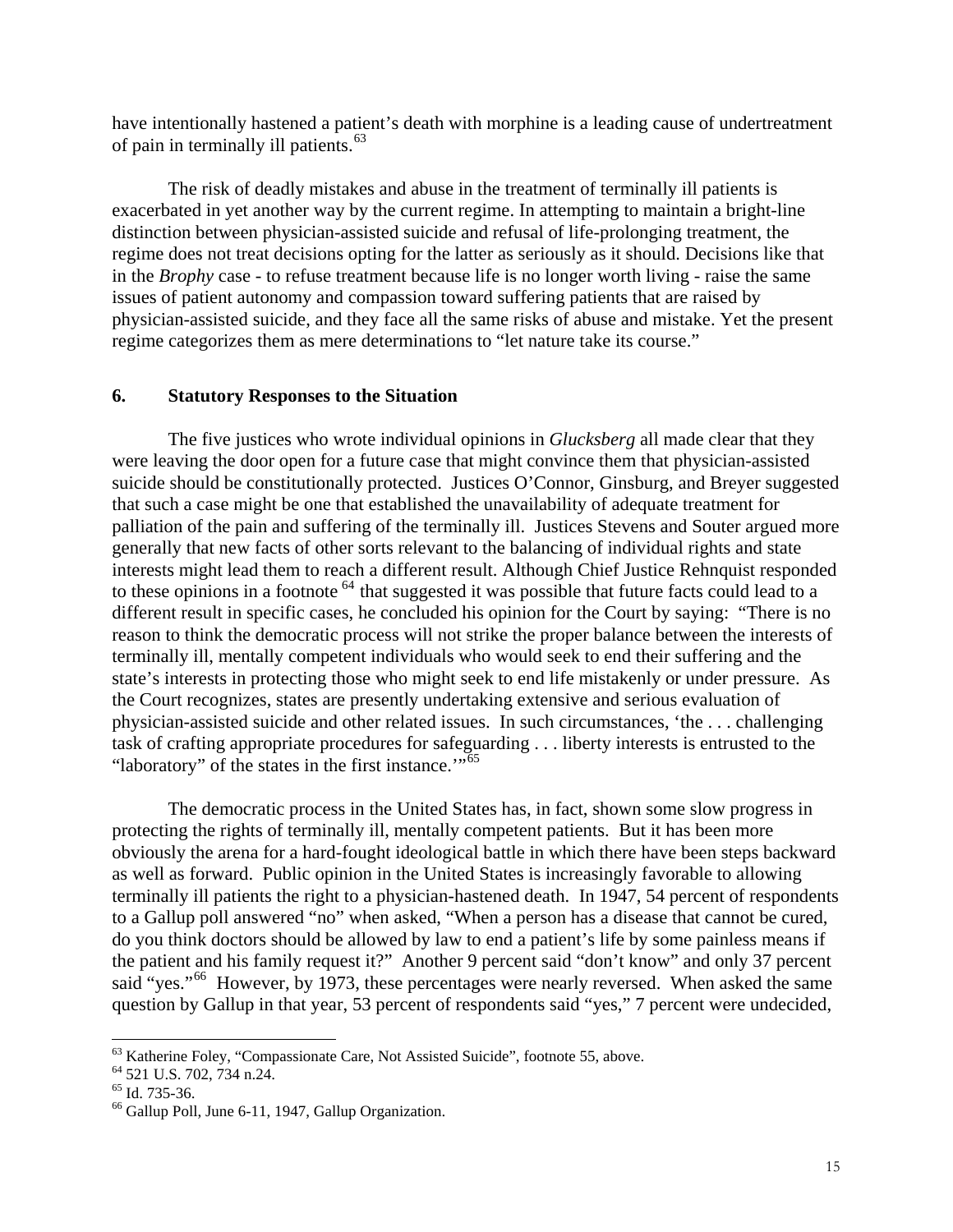and only 34 percent were opposed.<sup>[67](#page-16-0)</sup> Surveys conducted between 1988 and 1993 showed a 15 percent gain in support for death with dignity laws. In 1988, 58 percent of respondents answered "yes" to a Roper poll that asked, "When a person has a painful and distressing terminal disease, do you think doctors should . . . be allowed by law to end the patient's life if there is no hope of recovery and the patient requests it?" Only 27 percent of those polled said "no" and 14 percent were undecided.<sup>[68](#page-16-1)</sup> By 1990, a Gallup poll produced a 65 percent favorable response.<sup>[69](#page-16-2)</sup> In 1993, a Harris poll recorded 73 percent of respondents answering "yes."[70](#page-16-3) And in 1996, a Gallup poll reported 75 percent.<sup>[71](#page-16-4)</sup> Nonetheless, because of strong and well-financed campaigns fought largely by religious groups opposed to legalization, the legislative process has shown itself slow to respond to public opinion.

 In 1991, proponents of physician-hastened dying in the State of Washington bypassed their state legislature and went directly to the voters with an initiative proposition that would have legalized euthanasia by lethal injection. The proposed law lost by a vote of 46 to 54 percent. In the next year, a similar initiative proposal was put to the voters in California. In a battle which was hard fought and heavily financed, the proposal lost by the same margin. However, in 1994, voters in Oregon were offered an initiative proposition which proposed legalizing only physician-asssisted suicide and expressly prohibiting "lethal injection, mercy killing [and] active euthanasia."<sup>[72](#page-16-5)</sup> Known as the "Oregon Death with Dignity Act," the law was passed by a margin of 51 to 49 percent. Opponents of the law continued their battle against it, first by obtaining an injunction in federal court<sup>[73](#page-16-6)</sup> and, then, while the injunction held up the operation of the law, by arranging to put a repeal question before the voters in the 1997 election. In February of 1997, the injunction was lifted by the Court of Appeals for the Ninth Circuit,  $^{74}$  $^{74}$  $^{74}$ and, at the November election, the repealer was defeated by a vote of 60 to 40 percent. Since 1997, the Oregon Death with Dignity Act has operated without any of the dire consequences or abuses that had been predicted by its opponents. By the end of the first year, even the strongest opponents of the act admitted that it was working in exemplary fashion. The head of the Oregon Hospice Association, which had opposed the law, acknowledged that the act was "giving Oregonians one more option at the end of life. It's just one of many choices."<sup>[75](#page-16-8)</sup> A Catholic priest in charge of health care ethics for Oregon's Catholic hospital network said: "It's not the harbinger of destruction that people thought it was going to be.... We'd rather people didn't choose it, but it challenges us to provide better care so they won't choose it."[76](#page-16-9)

 The act permits terminally ill, adult Oregon patients to obtain a lethal prescription from a participating physician only so long as 1) the physician and a consulting physician confirm the patient's diagnosis and the fact that he is terminally ill, 2) the physician and a consulting

<span id="page-16-0"></span> $67$  Gallup Poll, July 6, 1973, Gallup Organization.

<span id="page-16-1"></span><sup>68</sup> Roper Organization Poll, February 1988, Roper Center for Public Opinion Research.

<span id="page-16-2"></span><sup>69</sup> Gallup Poll, November, 1990, Gallup Organization.

<span id="page-16-3"></span><sup>70</sup> Harris Poll, November, 1993, Harris Interactive.

<span id="page-16-4"></span><sup>71</sup> Gallup Poll, April, 1996, Gallup Organization.

<span id="page-16-5"></span><sup>72</sup> Oregon Death with Dignity Act, sec. 127.805.

<span id="page-16-6"></span><sup>73</sup> Lee v. Oregon, 891 F.Supp. 1429 (D. Or. 1995).

<span id="page-16-7"></span><sup>74</sup> Lee v. Oregon, 107 F.3d 1382 (9th Cir., Feb 27, 1997).

<span id="page-16-8"></span><sup>75</sup> Michael Vitez, In Oregon, Some Find Comfort in Assisted-Suicide Option, Philadelphia Inquirer, Jan. 19, 1999, at A1.

<span id="page-16-9"></span> $76$  Id.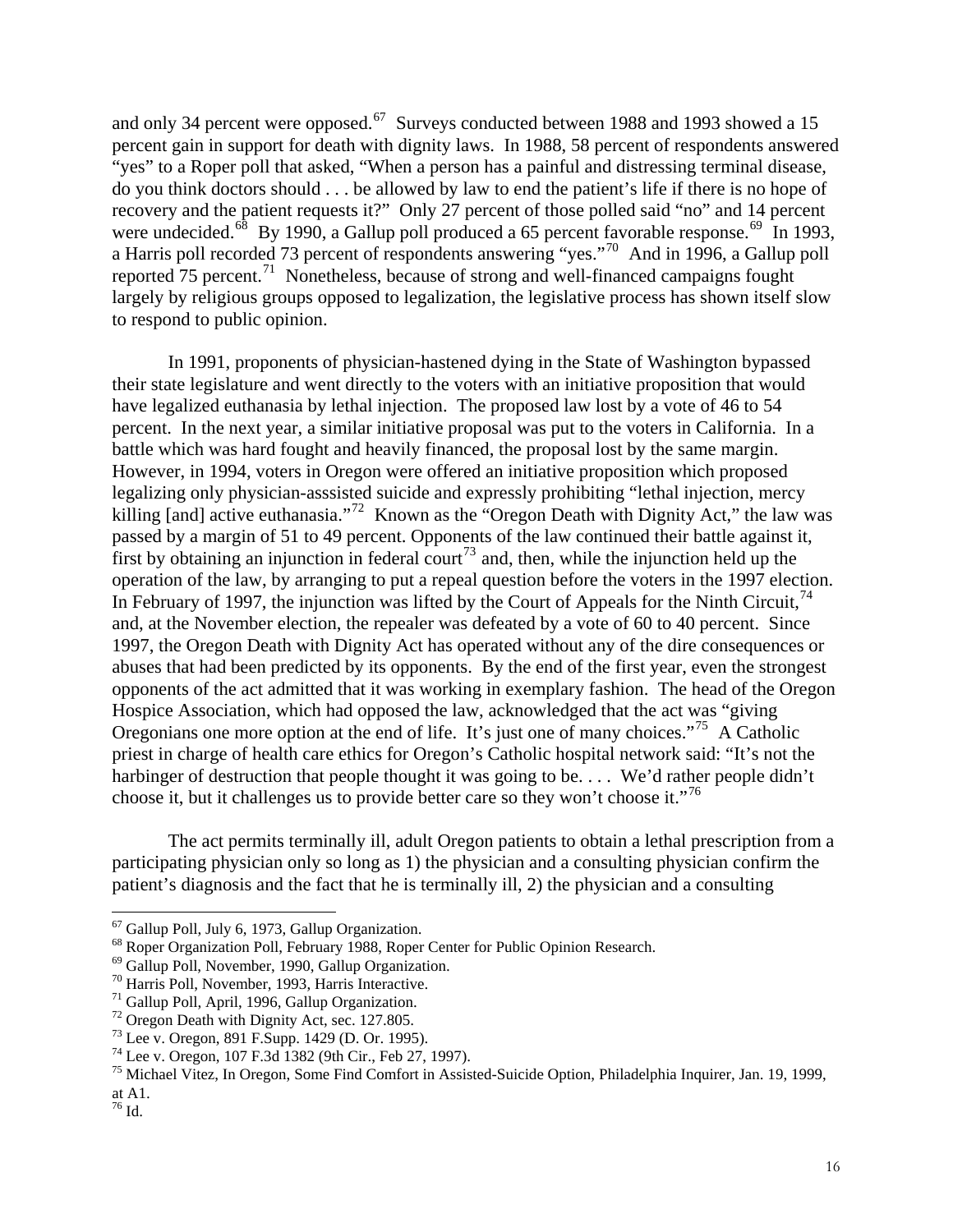physician determine that the patient is capable of competently making the request and that the patient's judgment is not impaired by depression or some other psychiatric or psychological disorder (if there is doubt, the patient must be referred to psychiatrist or psychologist for counseling), and 3) the physician informs the patient of all feasible alternatives to assistance in dying, such as pain control and hospice care. The patient must make a request in writing and make two oral requests at least 15 days apart. All prescriptions written under the act must be reported to the Oregon Health Division. Each year, the Health Division must report statistics in order to monitor the act's operation. In February 1999, the Oregon Health Division reported that, in the first year under the act, 23 terminally ill patients had been prescribed lethal medication, 15 had died after taking the medication, 6 had died from underlying illnesses, and two were still alive. Comparison of the 15 cases with a selected group of control patients strongly suggested that "sex, race, urban or rural residence, level of education, health insurance coverage, and hospice enrollment" were not factors in whether patients received physician assistance in dying. Ten of the 15 were under hospice care at the time of death, and three of the others refused it. Only one patient gave "inadequate" pain control as a reason for requesting aid in dying. The predominant reasons given were "loss of autonomy due to illness" and "loss of control of bodily functions."<sup>[77](#page-17-0)</sup> The Oregon Health Division has continued to publish annual reports.<sup>[78](#page-17-1)</sup> Over the first six years of the acts operation, there was a significant increase in prescriptions issued (67 in 2003) and patients using physician-assisted suicide (42 in 2003). But in the last three years, the numbers have held steady or decreased<sup>[79](#page-17-2)</sup> and the Health Division characterizes the numbers as still very small compared to the average 31,000 Oregon deaths every year. Most important, there is still no suggestion that opponents fears of abuse have been realized in any way.

At present, Oregon remains the only American state where physician-assisted suicide is legal. A Michigan attempt at passing an initiative, very quickly cobbled together after the success in Oregon, was soundly defeated at the polls in 1998. A better organized initiative effort in Maine in 2000 was also defeated, but by a margin of only 49 to 51 percent. In 2002, Hawaii came close to being the first state to have physician-assisted suicide legalized by a state legislature rather than by popular initiative process. As this is written, legalization efforts, through legislation or the initiative process are being mounted and planned in several states.

<span id="page-17-0"></span><sup>&</sup>lt;sup>77</sup> Chin A. E., Hedberg K., Higginson G. K., Fleming D. W., Legalized Physician-Assisted Suicide in Oregon – The First Year's Experience, 340 New England Journal of Medicine 577 (1999).

<span id="page-17-1"></span><sup>&</sup>lt;sup>78</sup> See Sullivan A. D., Hedberg K., Fleming D. W., Legalized Physician-Assisted Suicide in Oregon — The Second Year, N Engl J Med 2000; 342:598-604, Feb 24, 2000. Special Reports; Sullivan A. D., Hedberg K., Hopkins D., Legalized Physician-Assisted Suicide in Oregon, 1998–2000, N Engl J Med 2001; 344:605-607, Feb 22, 2001. Correspondence; Hedberg K., Hopkins D., Southwick K., Legalized Physician-Assisted Suicide in Oregon, 2001, N Engl J Med 2002; 346:450-452, Feb 7, 2002. Correspondence; Hedberg K., Hopkins D., Kohn M., Five Years of Legal Physician-Assisted Suicide in Oregon, N Engl J Med 2003; 348:961-4, Mar 6, 2003. Correspondence; and Richard Leman, MD & David Hopkins, MS, "Sixth Annual Report on Oregon's Death with Dignity Act", Oregon Department of Human Services, Office of Disease Prevention and Epidemiology, March 10, 2004. Available at: http://www.dhs.state.or.us/publichealth/chs/pas/ar-index.cfm.

<span id="page-17-2"></span> $79$  In 2006, 65 prescriptions were filled, 35 patients took the medications, 19 died of their underlying disease, and 11 were alive at the end of the year. Since the law was passed in 1997, 292 patients have died under the terms of the law. Summary of Oregon's Death with Dignity Act – 2006, Death With Dignity National Center, http://egov.oregon.gov/DHS/ph/pas/docs/year9.pdf.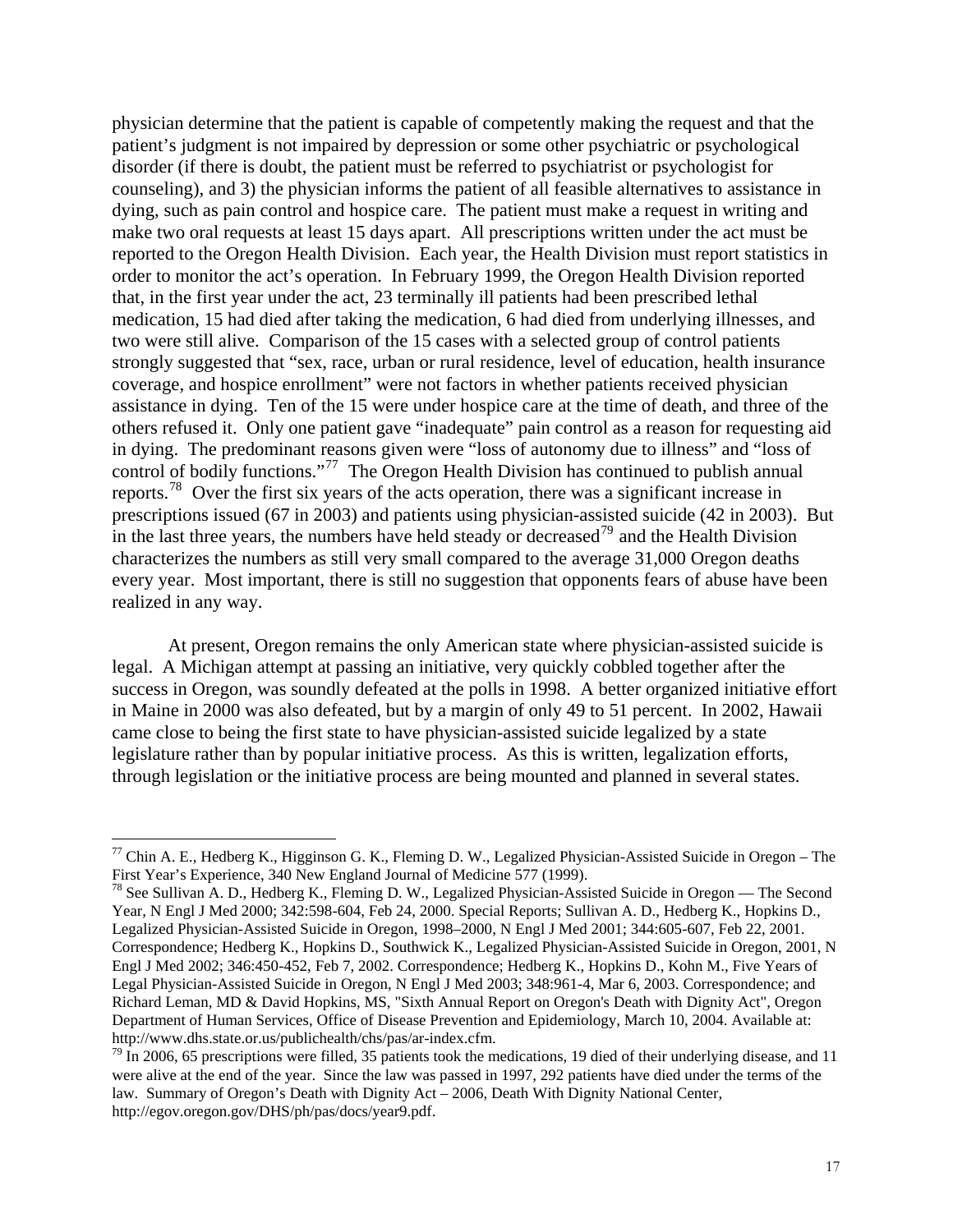# **7. Current Political Efforts to Undo Protection of the "Right to Die."**

 Frustrated in their efforts to undo the Oregon experiment in that state's legislature and the federal courts, opponents of legalization of physician-assisted suicide were forced to resort to the national legislature and executive branch. In 1998, U.S. Congressman Henry Hyde proposed legislation ("The Lethal Drug Abuse Prevention Act"<sup>[80](#page-18-0)</sup>) that would have amended the federal Controlled Substances Act to remove Drug Enforcement Agency (DEA) prescription authority from any physician who "has intentionally dispensed or distributed a controlled substance with a purpose of causing, or assisting in causing, the suicide or euthanasia of any individual." This would have denied any Oregon physician who prescribed a controlled substance under the Death with Dignity Act the right to prescribe controlled substances for any purpose. The bill was never passed into law, in great part because of opposition from the American medical community which feared putting the federal government in charge of deciding whether physicians who prescribed pain medication for dying patients were doing it merely to control pain or also to shorten life. For similar reasons, a modified version of the bill, called the "Pain Relief Promotion Act<sup>[81](#page-18-1)</sup> and proposed in the Congress in 1999, was never enacted into law. In the face of those legislative defeats, newly-elected President Bush's Attorney General, John Ashcroft, issued a directive that made it unnecessary to amend the Controlled Substances Act. On November 6, 2001, he advised the American medical community that the Department of Justice would interpret the act as already prohibiting use of controlled substances for physician-assisted suicide on the ground that assisting suicide was not a "legitimate medical purpose" within the meaning of the statute and related regulations.<sup>[82](#page-18-2)</sup> However, the Attorney General's directive never achieved its intended effect. Immediately challenged in federal court in Oregon on constitutional and statutory grounds, the directive's operation was suspended by the issuance of an injunction<sup>[83](#page-18-3)</sup> which was affirmed in May of 2004 by the U.S. Court of Appeals for the Ninth Circuit.[84](#page-18-4) On January 17, 2006, the United States Supreme Court put a final end to Ashcroft's end run around the legislature, holding (by a 6 to 3 vote), that the Attorney General's directive went beyond the authority granted him by Congress under the Controlled Substances Act.<sup>[85](#page-18-5)</sup>

In the national effort to undo the progress made in the "right to die" movement over the last thirty years, reactionary forces have appealed to the legislative and executive branches in the states as well. Ironically, one of the most prominent recent instances of such an effort is reminiscent of *Quinlan* – the case where the movement all began. Like Karen Quinlan, Terri Schiavo was a woman whose continuance on life support had become the subject of highlypublicized litigation. In 1990, when she was 26 years old and residing in Florida with her husband, Mrs. Schiavo suffered a cardiac arrest from what doctors believe was a potassium imbalance, and she was ultimately diagnosed as being in a permanent vegetative state. She had never executed a living will or health care proxy, but Florida law provided that her husband should serve as her proxy decision-maker, and he reported that conversations with her made clear to him that she would prefer to have artificial nutrition and hydration removed and be

<span id="page-18-0"></span><sup>&</sup>lt;sup>80</sup> HR 4006, 105<sup>th</sup> Cong., 2d Sess. (1998).

<span id="page-18-1"></span><sup>81</sup> HR 2260, 106<sup>th</sup> Cong., 1<sup>st</sup> Sess. (1999). <sup>82</sup> Fed. Reg. 56,607 (Nov. 9, 2001).

<span id="page-18-2"></span>

<span id="page-18-3"></span><sup>83</sup> Oregon v. Ashcroft, 192 F.Supp.2d 1077 (D. Or. 2002).

<span id="page-18-4"></span> $^{84}$  368 F.3d 1118 (9th Cir.(Or.) May 26, 2004).

<span id="page-18-5"></span><sup>85</sup> Gonzales v. Oregon, 546 U.S. 243 (2006).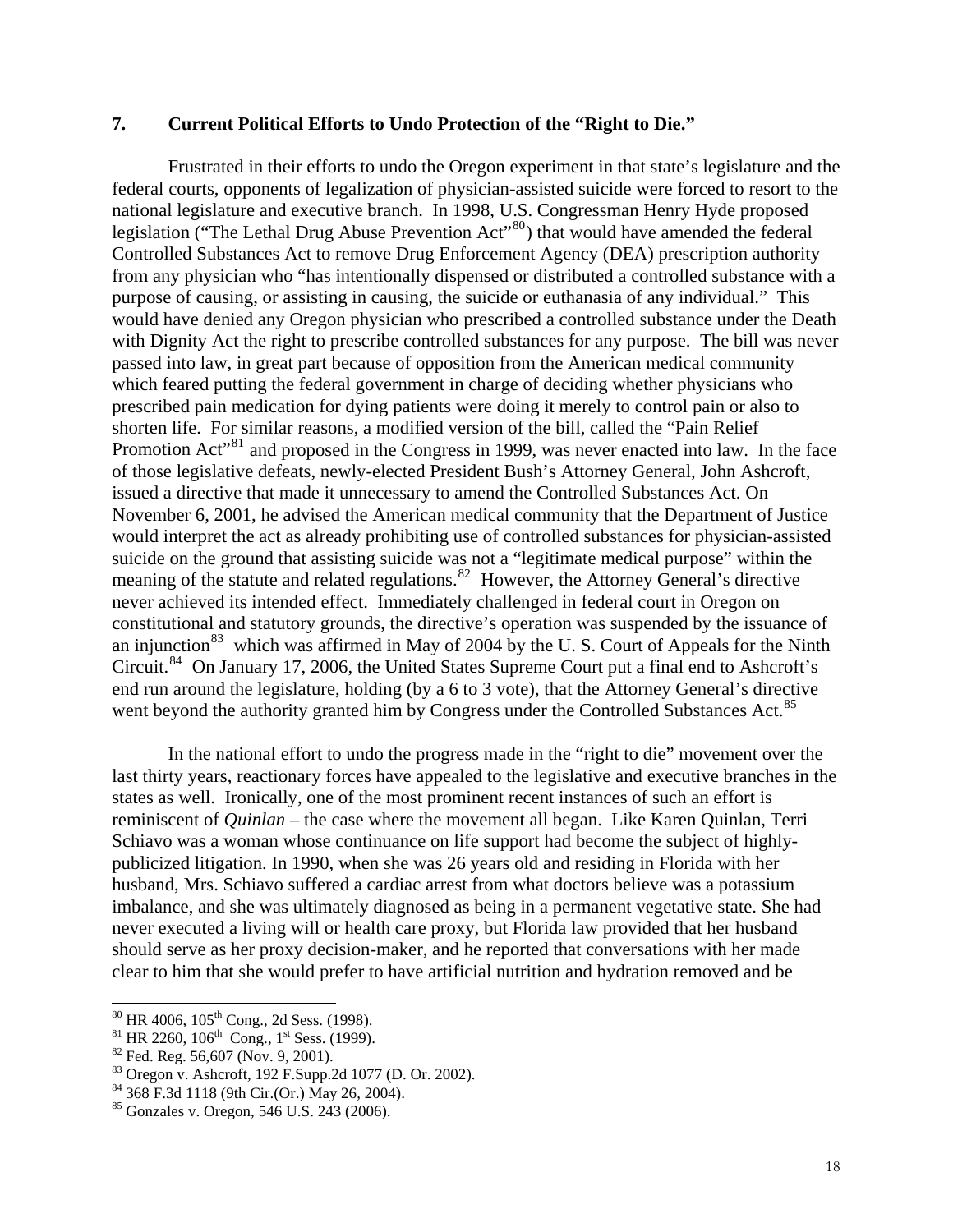permitted to die a natural death. Mrs. Schiavo's parents, Robert and Mary Schindler, publicly disputed both the diagnosis of permanent vegetative state and the conclusion that their daughter would prefer to be dead. The matter was then taken to court for resolution of the factual disputes. On four separate occasions, the courts of Florida had ruled against the parents.<sup>[86](#page-19-0)</sup> As the Schindlers lost in the courts, however, they gained national publicity for their cause and drew the support of various right to life groups who, among other things, promoted a massive campaign of protest letter writing to the Florida state legislature and Florida Governor Jeb Bush. In response to the letters, the Florida legislature, on October 21, 2003, took the unprecedented step of passing a law that authorized Governor Bush to issue a stay of the court orders, and Governor Bush immediately granted the stay. Mr. Schiavo then filed suit in the courts of Florida to have the statute and Governor Bush's action declared a violation of both the Florida and U.S. constitutions. On May 5, 2004, the Florida circuit court held the stay to be unconstitutional. $^{87}$  $^{87}$  $^{87}$ On September 23, that decision was unanimously affirmed by the Supreme Court of Florida in an opinion that reproved Governor Bush and the Florida legislature for violating principles of separation of powers by claiming the ability to stay a judicial proceeding.<sup>[88](#page-19-2)</sup>

 The Schindlers and their right to life allies then trained their efforts on the federal government. First, they attempted an appeal to the United States Supreme Court from the decision of the Florida court. However, on January 24, 2005, the high. Court refused review. The Florida decisions had been based upon state law and the state constitution, and they presented no proper federal question to be reviewed by the Court. Thereafter, the Schindlers brought political power to bear on the U.S. Congress and the President of the United States. On March 8, 2005, a Republican representative from Florida, David Weldon, introduced legislation aimed at continuing the artificial feeding of Mrs. Schiavo. After two weeks of highly publicized debate in both houses of the Congress, including an extraordinary and pointed Senate session on Palm Sunday, the Congress passed and the President signed, on March  $21<sup>89</sup>$  $21<sup>89</sup>$  $21<sup>89</sup>$  a "private bill" that purported to authorize the Federal District Court for the Middle District of Florida to hear the Schindler claims that had already been rejected by the U.S. Supreme Court and to require the court to issue an order that the artificial feeding be continued. When suit was filed in the designated court the next day, the judge refused to issue the requested order to continue Mrs. Schiavo's feeding, finding there was no valid federal legal basis for doing so. Over the following weeks, the Schindlers brought repeated suits and appeals to the state courts and federal courts in Florida, to the United States Court of Appeals for the  $11<sup>th</sup>$  Circuit (which includes Florida) and the to the Supreme Court of the United States. All of these efforts were held to be without merit. On March 31, 2005, Mrs. Schiavo finally died. An autopsy was ordered, and, on May 17, the Medical Examiner issued a report concluding that Mrs. Schiavo's condition was consistent the diagnosis that she was in a permanent vegetative state and that, in any event, the

<span id="page-19-0"></span><sup>86</sup> See Schindler v. Schiavo, 780 So.2d 176 (Fla. 2d DCA 2001); Schindler v. Schiavo, 792 So.2d 551 (Fla. 2d DCA 2001); Schindler v. Schiavo, 800 So.2d 640 (Fla. 2d DCA 2001); and Schindler v. Schiavo, 851 So.2d 182 (Fla. 2d DCA 2003).

<span id="page-19-1"></span><sup>87</sup> Schiavo v. Bush, 2004 WL 980028 (Fla.Cir.Ct., May 5, 2004).

<span id="page-19-2"></span><sup>88</sup> Bush v. Schiavo, 885 So.2d 321 (2004).

<span id="page-19-3"></span><sup>&</sup>lt;sup>89</sup> S.686, An act for the relief of the parents of Theresa Marie Schiavo.